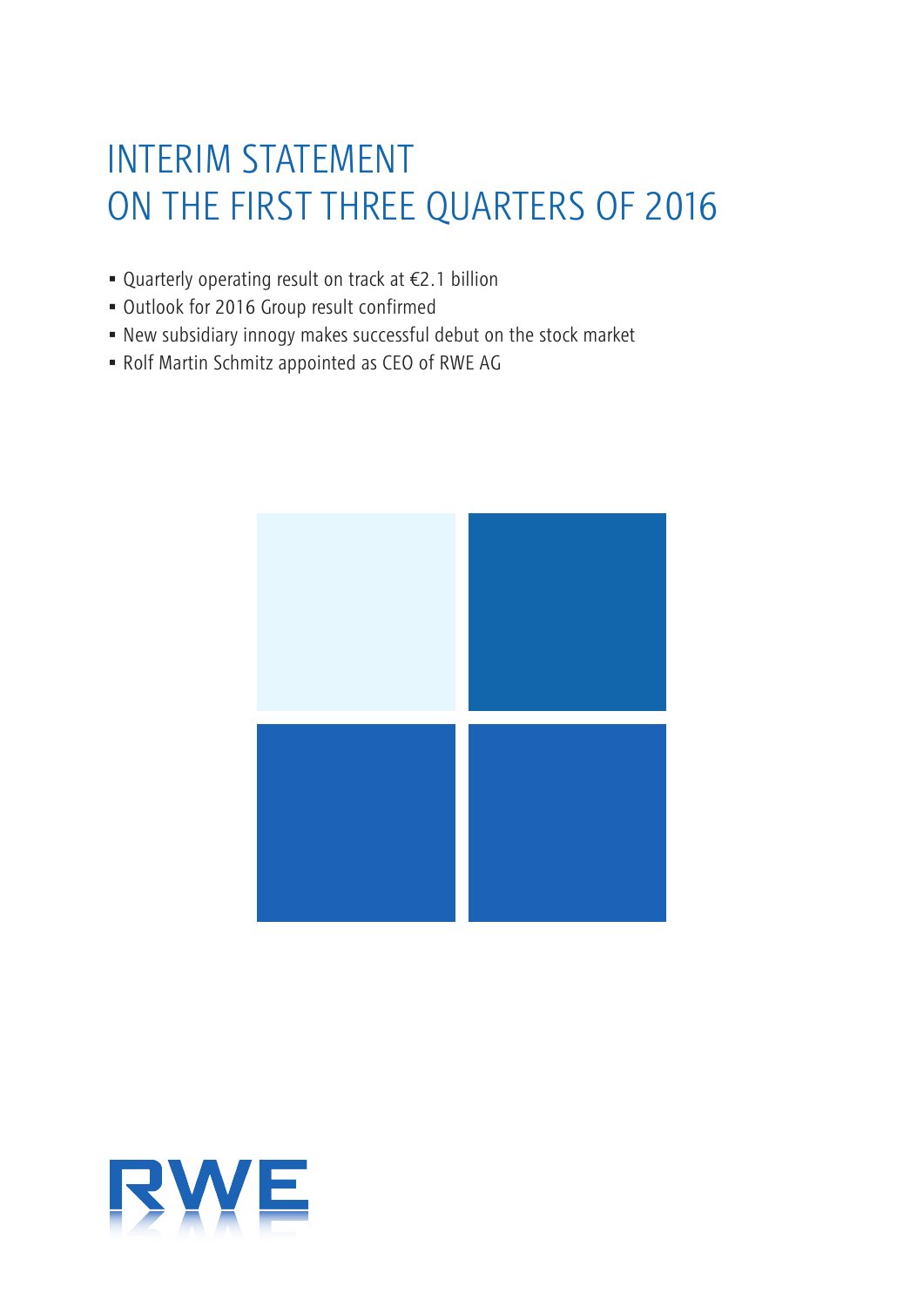## AT A GLANCE

| <b>RWE Group - key figures</b>                                |                    | Jan - Sep   | Jan - Sep         | $+/-$         | Jan - Dec         |
|---------------------------------------------------------------|--------------------|-------------|-------------------|---------------|-------------------|
|                                                               |                    | 2016        | 2015 <sup>1</sup> | $\frac{0}{0}$ | 2015 <sup>1</sup> |
| Power generation                                              | billion kWh        | 157.7       | 154.9             | 1.8           | 213.0             |
| External electricity sales volume                             | billion kWh        | 195.3       | 190.7             | 2.4           | 261.5             |
| External gas sales volume                                     | billion kWh        | 178.3       | 192.6             | $-7.4$        | 273.0             |
| External revenue                                              | $\epsilon$ million | 33,206      | 35,045            | $-5.2$        | 48,090            |
| EBITDA                                                        | $\epsilon$ million | 3,821       | 4,403             | $-13.2$       | 7,017             |
| Operating result                                              | $\epsilon$ million | 2,116       | 2,648             | $-20.1$       | 3,837             |
| Income from continuing operations before tax                  | $\epsilon$ million | 386         | 1,354             | $-71.5$       | $-637$            |
| Net income                                                    | $\epsilon$ million | 11          | 1,935             | $-99.4$       | $-170$            |
| Adjusted net income                                           | $\epsilon$ million | 227         | 545               | $-58.3$       | 1,125             |
| Earnings per share                                            | €                  | 0.02        | 3.15              | $-99.4$       | $-0.28$           |
| Adjusted net income per share                                 | €                  | 0.37        | 0.89              | $-58.4$       | 1.83              |
| Cash flows from operating activities of continuing operations | $\epsilon$ million | 608         | 2,177             | $-72.1$       | 3,339             |
| Capital expenditure                                           | $\epsilon$ million | 1,344       | 1,896             | $-29.1$       | 3,303             |
| Property, plant and equipment and intangible assets           | $\epsilon$ million | 1,179       | 1,669             | $-29.4$       | 2,898             |
| <b>Financial assets</b>                                       | $\epsilon$ million | 165         | 227               | $-27.3$       | 405               |
| Free cash flow                                                | $\epsilon$ million | $-536$      | 508               | $-205.5$      | 441               |
|                                                               |                    | 30 Sep 2016 | 31 Dec 2015       |               |                   |
| Net debt                                                      | $\epsilon$ million | 27,447      | 25,463            | 7.8           |                   |
| Workforce <sup>2</sup>                                        |                    | 59,024      | 59,762            | $-1.2$        |                   |

1 Some figures adjusted; see introductory commentary on reporting on page 1 et seq. and the footnote to the table 'Net debt' on page 13.

2 Converted to full-time positions.

## **Contents**

| Introductory commentary on reporting |    |
|--------------------------------------|----|
| Major events                         |    |
| <b>Business performance</b>          |    |
| Outlook for 2016                     | 14 |

| Interim consolidated financial statements |    |
|-------------------------------------------|----|
| (condensed)                               | 15 |
| Income statement                          | 15 |
| Statement of comprehensive income         | 16 |
| <b>Balance sheet</b>                      | 17 |
| Cash flow statement                       | 18 |
| Statement of changes in equity            | 19 |
| <b>Notes</b>                              | 20 |
| Financial calendar 2017                   | 25 |
|                                           |    |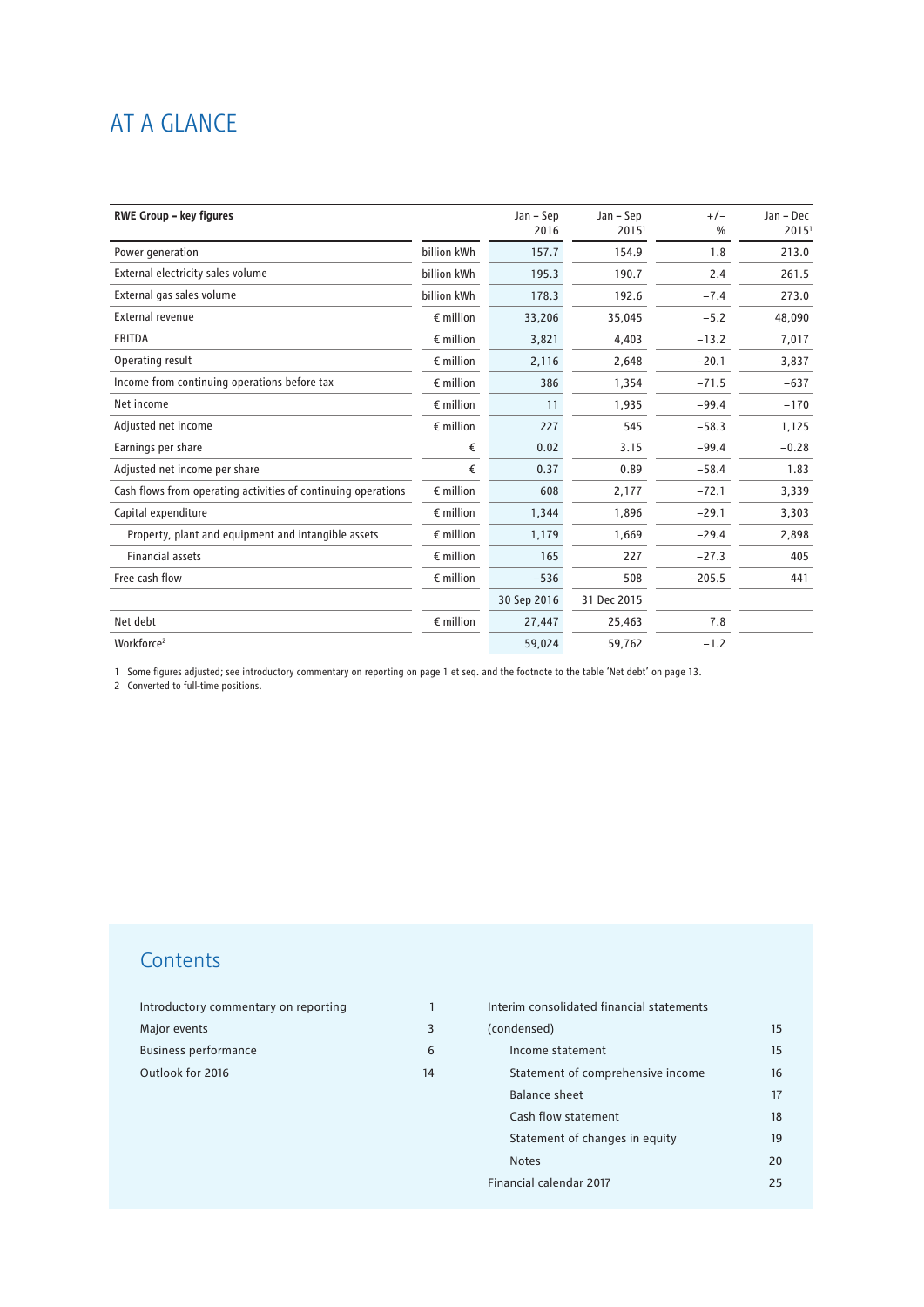## INTRODUCTORY COMMENTARY ON REPORTING

### **New segment structure as of 1 January 2016**

Since 2016, our interim reporting has been based on a new segment structure, which reflects the stages of the energy value chain. The public offering of innogy, which is discussed on page 3, has led to additional adjustments, but these will only be reflected in the reporting for fiscal 2016. Further information can be found on page 14. In the presentation of our business for the first three quarters, we report on the following divisions: (1) Conventional Power Generation, (2) Renewables, (3) Trading/Gas Midstream, (4) Grids/Participations/Other and (5) Supply. The last two divisions were created at the beginning of the year. They encompass the activities that were assigned to these former segments: Supply/Distribution Networks Germany, Supply Netherlands/Belgium, Supply United Kingdom and Central Eastern and South Eastern Europe. To ensure the comparability of the 2016 figures to those of the previous year, we restated the latter using the new structure.

The five divisions cover the following activities:

- (1) Conventional Power Generation: Our conventional electricity generation operations in Germany, the United Kingdom, the Netherlands and Turkey are subsumed under this division. It also includes the lignite mining business of RWE Power in the Rhineland and RWE Technology International, which specialises in project management and engineering services. At the beginning of this financial year, our controlling interest in Mátra, which specialises in lignite production and the generation of electricity from lignite in Hungary (formerly assigned to the Central Eastern and South Eastern Europe Division), and the Scottish biomass-fired power station Markinch (formerly assigned to the Renewables Division), were also assigned to Conventional Power Generation. Prior-year figures have been adjusted accordingly. All of these activities are overseen by RWE Generation.
- (2) Renewables: This is where we report on our electricity generation from renewable sources. In addition to the operation of renewable energy plants, this division also encompasses the development and construction of these assets. In terms of production technology, we concentrate on onshore and offshore wind as well as hydroelectric power. Our main production sites are located in Germany, the United Kingdom, the Netherlands, Poland, Spain and Italy.
- (3) Trading/Gas Midstream: This division covers the activities of RWE Supply&Trading, which is responsible for trading energy and commodities, marketing and hedging the RWE Group's electricity position, as well as running the gas midstream business. It also supplies some major German and Dutch industrial and corporate customers with electricity and gas.
- (4) Grids/Participations/Other: The distribution network operations in Germany (electricity and gas), the Czech Republic (gas), as well as Slovakia, Hungary and Poland (all three electricity) are assigned to this division. With the exception of supply, it also includes the activities of the fully consolidated regional utilities (grids, power generation, water, etc.) and large parts of our gas storage business. Non-controlling interests in utilities (e.g. German municipal utilities and Austria-based KELAG) are fully disclosed under Grids/ Participations/Other.
- (5) Supply: Our retail activities in Germany, the Netherlands, Belgium, the United Kingdom, the Czech Republic, Slovakia, Hungary, Poland, Slovenia, Croatia and Romania are subsumed in this division. Along with electricity and gas, we also offer energy solutions such as SmartHome products for households and individual service packages for commercial customers.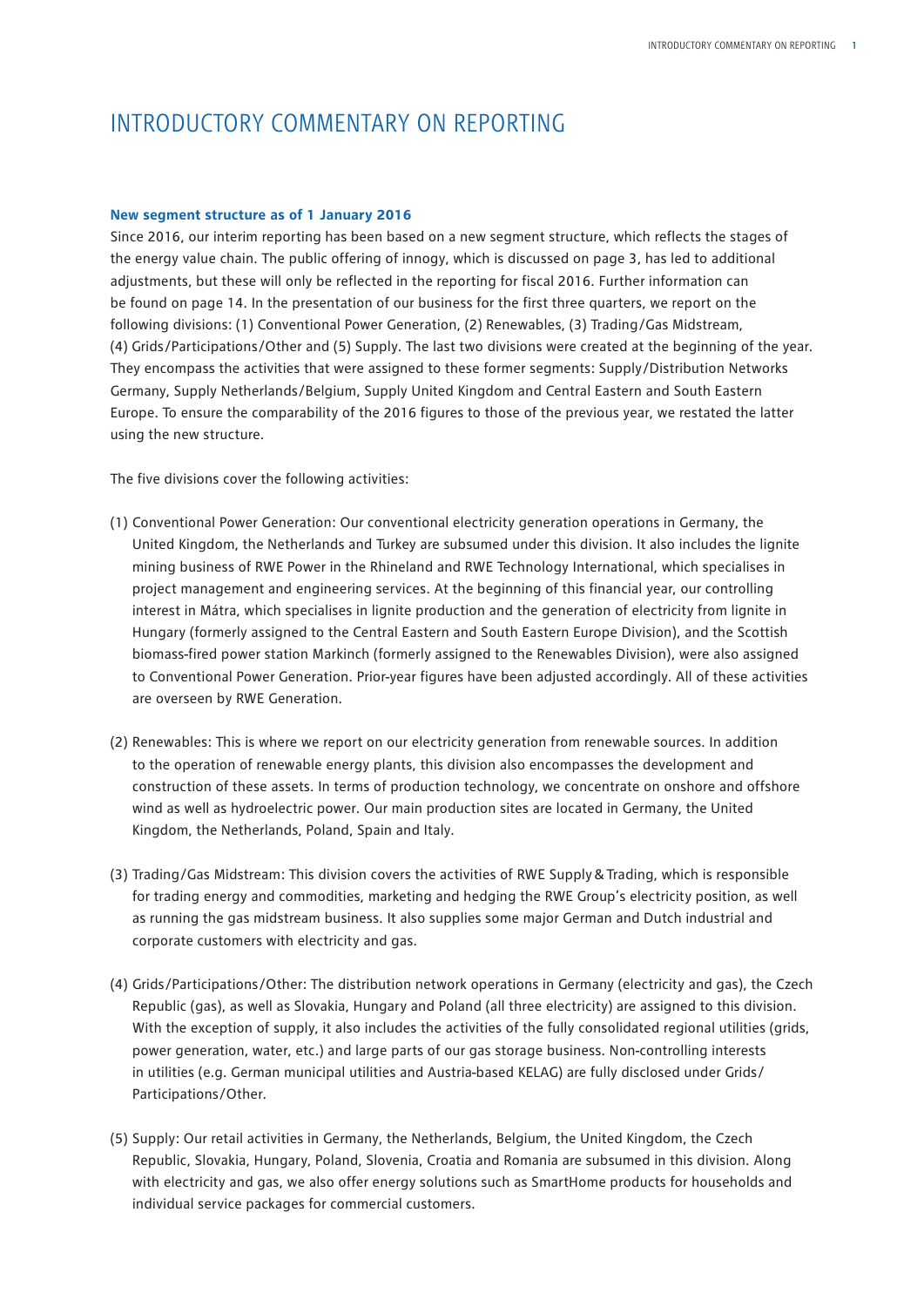We present certain groupwide activities outside the divisions in the Other/Consolidation segment. This applies to the Group holding company RWE AG as well as our in-house service providers RWE IT, RWE Group Business Services and RWE Service. This item also includes our non-controlling interest in the German electricity transmission system operator Amprion.

### **Changed recognition of gas trading transactions**

Further adjustments to reporting relate to the manner in which sales volumes and revenue from trading transactions are recognised. We are making increased use of the net disclosure method, particularly in gas trading. When stating net figures, purchases and sales are netted against each other. Therefore, in contrast to gross recognition, pure trading transactions do not impact on sales volume, and only the trading margins are recognised in revenue. This reduces sales volume and revenue in the Trading/Gas Midstream Division, but does not affect earnings. The figures for 2015 have been adjusted accordingly.

### **Legal disclaimer**

This document contains forward-looking statements. These statements are based on the current views, expectations, assumptions and information of the management, and are based on information currently available to the management. Forward-looking statements shall not be construed as a promise for the materialisation of future results and developments and involve known and unknown risks and uncertainties. Actual results, performance or events may differ materially from those described in such statements due to, among other things, changes in the general economic and competitive environment, risks associated with capital markets, currency exchange rate fluctuations, changes in international and national laws and regulations, in particular with respect to tax laws and regulations, affecting the Company, and other factors. Neither the Company nor any of its affiliates assumes any obligations to update any forward-looking statements.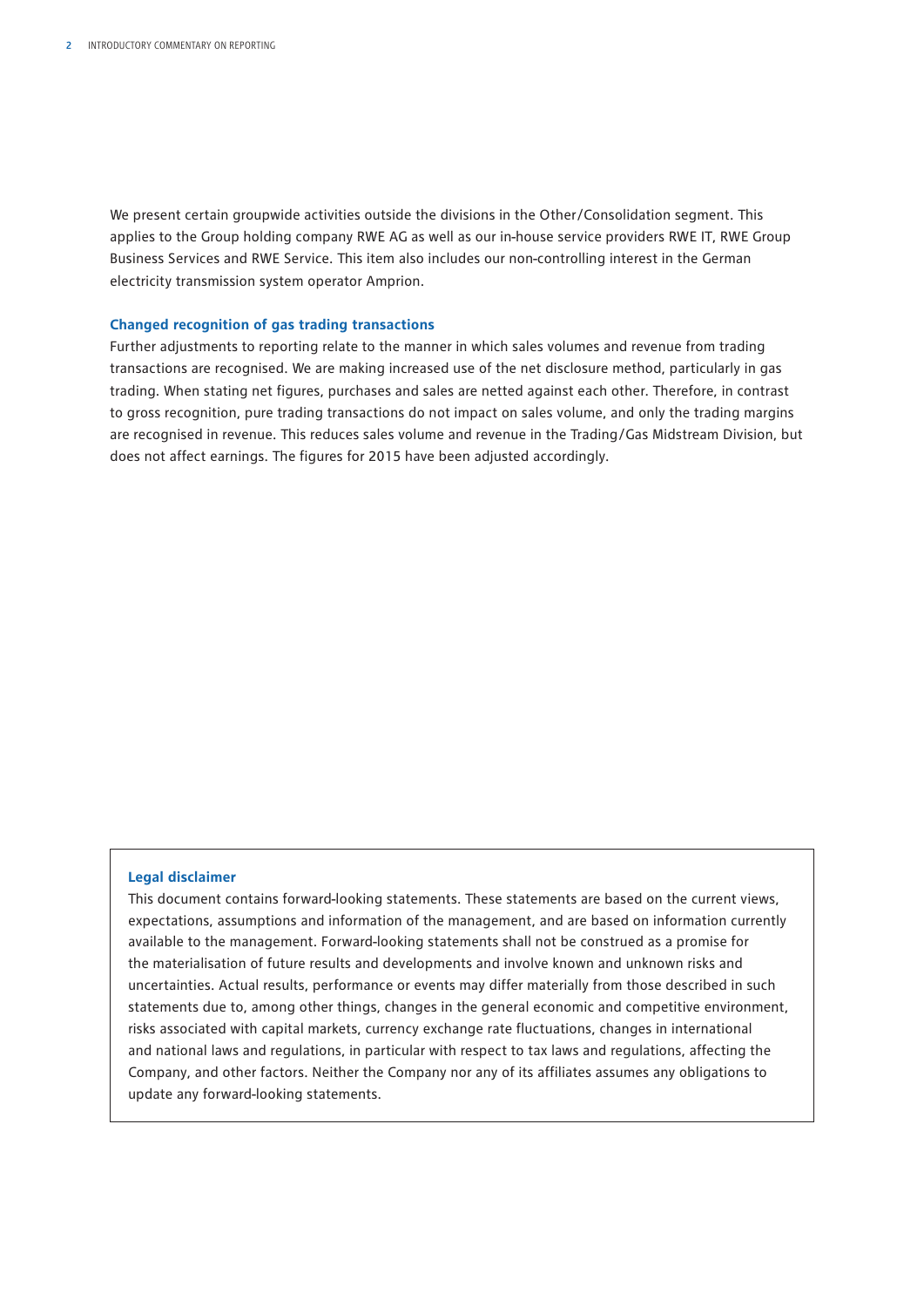## MAJOR EVENTS

### During the reporting period

### **innogy to acquire the German solar power and battery specialist BELECTRIC Solar&Battery**

Our new Group company innogy has taken a major step towards its goal of establishing itself as an international supplier of ground-mounted photovoltaic power plants and battery storage solutions. At the end of August, innogy signed an agreement with BELECTRIC Holding GmbH to acquire its subsidiary BELECTRIC Solar&Battery Holding GmbH. The purchase price is in the high double-digit million euro range, with the transaction due to be completed in early 2017. BELECTRIC is engaged in the design, installation and operation of ground-mounted photovoltaic plants, with a regional focus on Europe, the Middle East, North Africa, India, South America and the USA. Since its foundation in 2001, BELECTRIC has installed more than 280 ground and roof-mounted photovoltaic plants, with a total capacity of more than 1.5 gigawatts (GW). The company is also responsible for the operation and maintenance of solar plants with a total capacity of more than 1.0GW. In addition, it specialises in the development of turnkey, large-scale battery storage solutions.

### **Markus Krebber appointed to Executive Board of RWE AG**

At its meeting on 16 September, the Supervisory Board of RWE AG appointed Markus Krebber as a member of the Executive Board of RWE AG for a period of three years, effective from 1 October 2016. On 15 October, he took over the position of CFO from Bernhard Günther, who had held the dual positions of CFO at RWE AG and innogy SE up to that time, and is now only a member of the Management Board of innogy. For the time being, Markus Krebber will continue in his role as the CEO of RWE Supply&Trading.

Major events which occurred in the period from January to early August 2016 are presented in the report on the first half of 2016 on pages 8 to 12.

### After the reporting period

### **innogy celebrates successful debut on the Frankfurt stock exchange**

With the IPO of innogy, our subsidiary for renewables, grids and supply, we reached a milestone on the path to reorganising and financially strengthening the RWE Group. Shares in innogy began trading on the Frankfurt stock exchange on 7 October. The opening price of €37.30 was higher than the placement price, which had been set at €36, at the top end of the price range. Despite this, the offer was oversubscribed several times. Along with the shares which were placed on the market by exercising the over-allotment option (greenshoe), a total of 128,930,315 innogy shares have been placed with new investors. Of this amount, 73,375,315 shares are from the holdings of RWE AG and 55,555,000 shares are from a capital increase carried out by innogy. With an issue volume of €4.6 billion, this was the largest IPO in Germany since the end of 2000. Proceeds from the sale of shares owned by RWE amounted to €2.6 billion, and innogy booked proceeds of €2.0 billion from the capital increase. RWE's interest in innogy dropped from 100 % to 76.8 %. Based on the placement price of €36 and a total of 555,555,000 shares, innogy's market capitalisation was €20 billion at the time of the IPO. Shares in the company are traded on the 'Prime Standard' market of the Frankfurt stock exchange under the codes DE000A2AADD2 (ISIN) and A2AADD (WKN).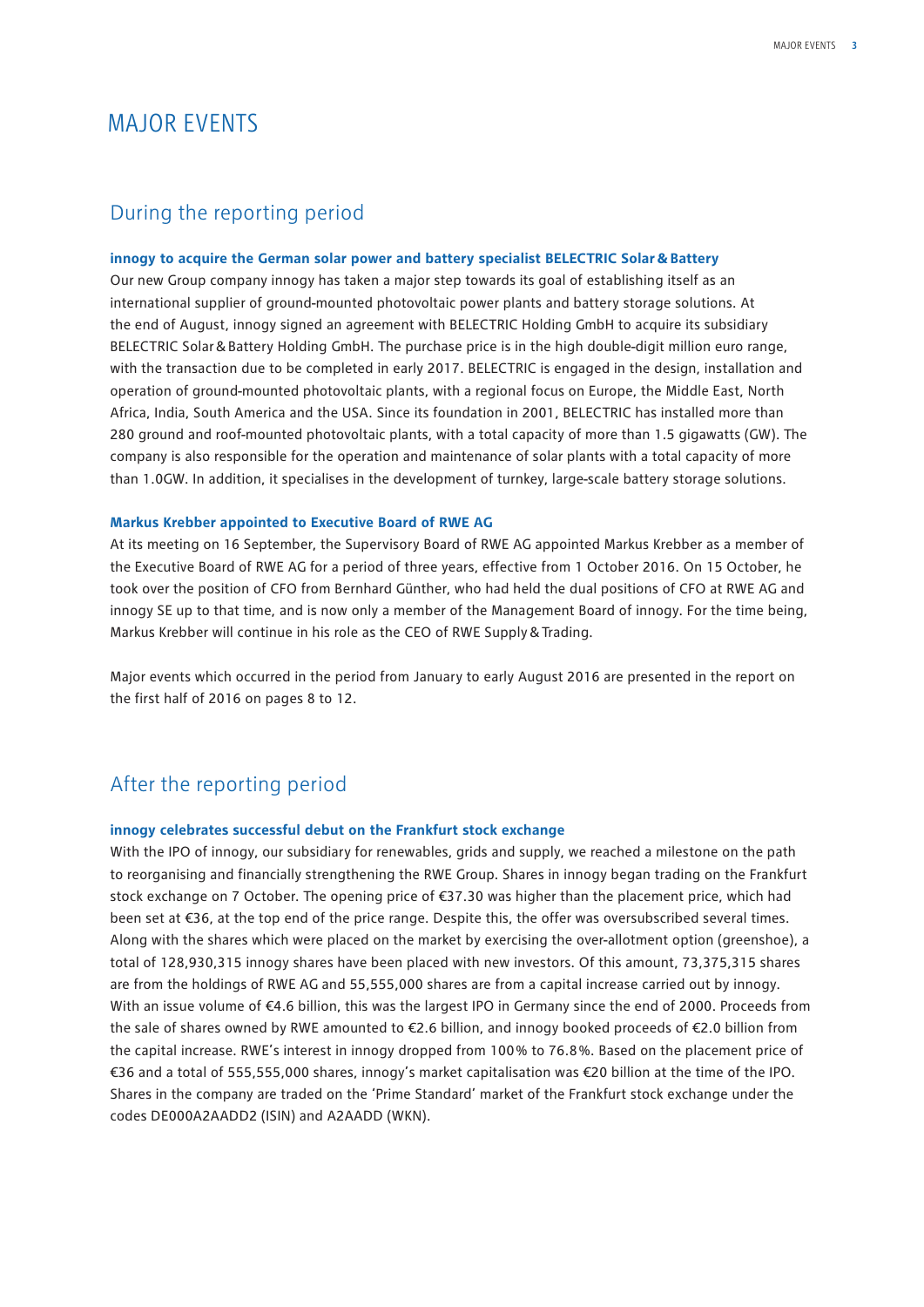innogy's IPO marks the high point in a radical restructuring process, which prepares the RWE Group organisationally and financially for the challenges currently facing the energy industry and which started in December 2015. innogy commenced its operations on 1 April 2016, initially under the name 'RWE International SE'. The three business areas Renewables, Grids and Supply are bundled into this company, which is headquartered in Essen, just like RWE AG. Accordingly, it is focused on those parts of the energy industry which play a key role in the successful transformation of the energy sector. With innogy, we have established a platform for growth, which can refinance itself directly on the capital market. The conventional power generation and energy trading businesses, which remain in the sole ownership of RWE AG, also benefit from this reorganisation, because with the opportunity to sell more shares in innogy, RWE AG gains flexibility to strengthen the financial position of these two businesses.

RWE AG will manage innogy as a financial investment, only exercising its control via the legally mandated bodies of the Supervisory Board and the Annual General Meeting. This is guaranteed by an agreement on basic principles between the two companies, which replaced the control agreement that was terminated on 30 September 2016. The agreement governs the future relationship of the companies and their dealings with each other, and ensures that innogy can operate independently and autonomously to a great extent. We view this as a key prerequisite for an optimal valuation of the company by the capital market. Until the end of 2019, RWE AG will not compete with innogy in its current core fields of business, both directly or via any company which it controls. Business relations between the two parties are to be carried out at arm's length. It was also agreed that innogy will assume economic liability for the bulk of RWE's capital market debts, including all of the liabilities arising from senior bonds.

#### **Rolf Martin Schmitz appointed new CEO of RWE AG**

Shortly after innogy's successful IPO, a new management team was formed at RWE AG. Rolf Martin Schmitz, previously Deputy Chairman of the Executive Board, was appointed as Chief Executive Officer with effect from 15 October 2016. He took over from Peter Terium, who left this position to dedicate himself completely to the management of innogy. As presented on page 3, CFO Bernhard Günther has also left RWE AG. His functions will be taken over by Markus Krebber. In contrast, Uwe Tigges will continue in his role as Chief HR Officer and Labour Director at both RWE and innogy until the end of April 2017. Amongst other things, he will be responsible for the pending transfers of employees between the two companies, after which he will only be active for innogy.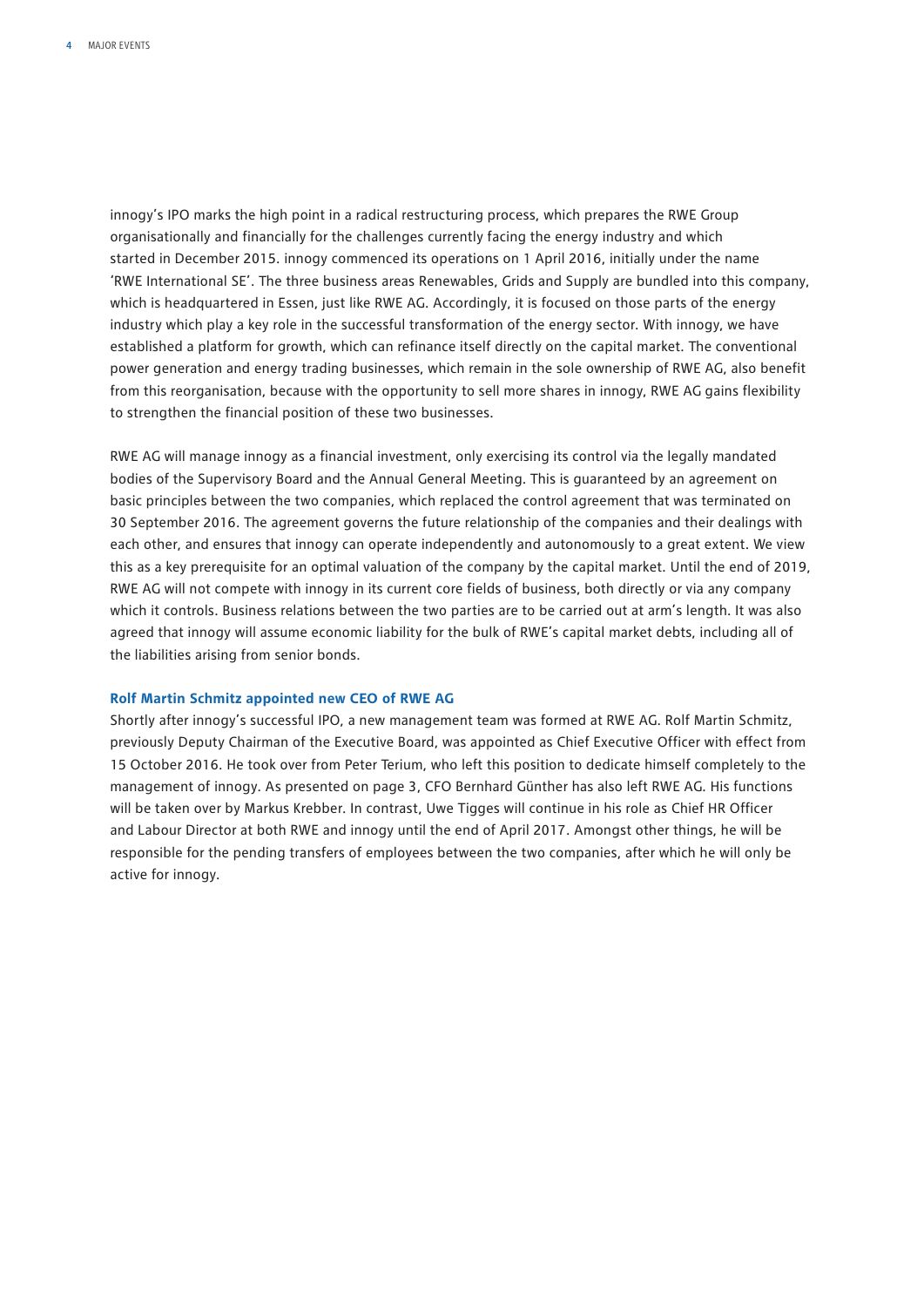#### **German Cabinet submits draft law on restructuring responsibility for nuclear waste disposal**

On 19 October, the Cabinet adopted a draft law, which reallocates the responsibility for waste disposal activities in the field of nuclear power between the Federal Government and the plant operators. The draft broadly mirrors the recommendations presented in late April by the 'Commission for the Review of Financing the Phase-Out of Nuclear Power' which was created by the Federal Government. It calls for the Federal Government to take responsibility for handling and financing the intermediate and final storage of radioactive waste, while the responsibility for the decommissioning and dismantling of the facilities and packing of the radioactive waste shall remain with the companies. The responsibilities transferred to the Federal Government will be financed from a fund, which is paid into by the plant operators. According to the draft legislation, the companies must provide a base amount totalling €17.4 billion. In return for the payment of a premium of 35.47 % (€6.2 billion), they can be released from liability for possible cost increases. This results in a total of €23.6 billion. We estimate RWE's share at roughly €6.8 billion. These figures, however, are still preliminary, as all of the details of the reform have not yet been settled. Furthermore, they pertain to 1 January 2017. According to the draft, the base amount must be paid seven months after the legislation enters into force. Until then, interest will accrue at an annual rate of 4.58 % starting from 1 January 2017. However, the power plant operators can offset disposal costs incurred in the meantime against the above amounts. The deadline for payment of the risk premium is the end of 2022. Subject to approval by the Federal Ministry of Finance, utilities may also pay the entire amount in instalments, with payment of the final instalment due by the end of 2026 at the latest. It should be noted, however, that interest still accrues on the outstanding balance at an annual rate of 4.58 %.

The Cabinet's proposal will now be submitted to the legislative process. It remains to be seen if further changes will occur during this process. We would like to see the new law incorporate the regulations on defining the cut-off point between dismantling and storage which were negotiated with the Federal Ministry for the Environment. For the utility companies, it is also very important that the Federal Government conclude a contract providing legal certainty.

#### **Reduction of the return on equity for network investments in Germany**

In mid-October, the Federal Network Agency set the allowed rates of return on equity for electricity and gas networks, which will apply for the upcoming five-year regulatory periods. The rate in the future will be 6.91 % (before corporate tax) for facilities capitalised after 2005 (new facilities), and 5.12 % for old facilities. At present, the allowed rates of return on equity are 9.05 % and 7.14 %, respectively. The new rates will apply to gas network operators from 1 January 2018 and electricity grid operators from 1 January 2019. These rates are situated towards the lower end of the range in a European comparison. In setting these the Federal Network Agency took into account the recent sharp decline in interest rates on the capital markets.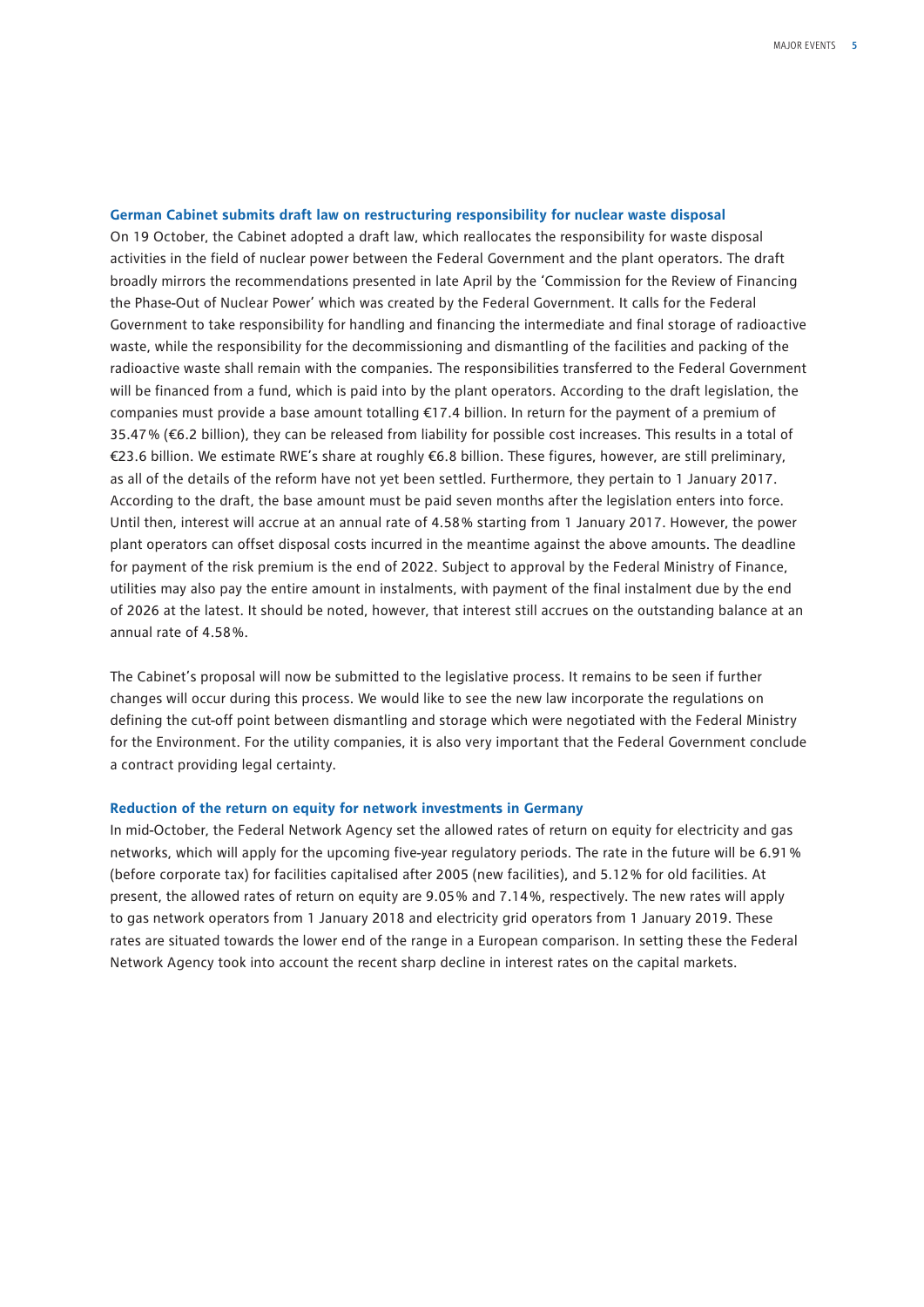## BUSINESS PERFORMANCE

### **External revenue 5 % down year on year**

In the first three quarters of 2016, the RWE Group generated €33,206 million in external revenue. This figure includes taxes on natural gas and electricity. Compared to the same period last year, our revenue decreased by 5 %, due in part to declining volumes and prices in the gas business. In the electricity business, revenue declined as a result of falling sales to residential and commercial customers; the increase in deliveries to German distributors was unable to compensate for this. Another significant factor was that sterling lost value relative to the euro, dropping from €1.38 to €1.24 on average. Consequently, our UK revenue is reduced once converted to euros. One factor that increased revenue was that we obtained sole control over VSE in August 2015 and have since fully consolidated the Slovakian utility, which was previously accounted for at equity. As a result, this was the first time that VSE contributed to Group revenue for the entire period.

| <b>External revenue</b><br>$\epsilon$ million         | Jan – Sep<br>2016 | Jan – Sep<br>2015 <sup>1</sup> | $+/-$<br>$\%$ | Jan - Dec<br>$2015^1$ |
|-------------------------------------------------------|-------------------|--------------------------------|---------------|-----------------------|
| <b>Conventional Power Generation</b>                  | 1,443             | 1,645                          | $-12.3$       | 2,224                 |
| Renewables                                            | 285               | 251                            | 13.5          | 382                   |
| Trading/Gas Midstream                                 | 2,414             | 2,207                          | 9.4           | 3,318                 |
| Grids/Participations/Other                            | 8,196             | 7,426                          | 10.4          | 9,941                 |
| Supply                                                | 20,800            | 23,453                         | $-11.3$       | 32,137                |
| Other/Consolidation                                   | 68                | 63                             | 7.9           | 88                    |
| <b>RWE Group</b>                                      | 33,206            | 35,045                         | $-5.2$        | 48,090                |
| Natural gas tax/electricity tax                       | 1,541             | 1,603                          | $-3.9$        | 2,242                 |
| RWE Group (excluding natural gas tax/electricity tax) | 31,665            | 33,442                         | $-5.3$        | 45,848                |

1 Some figures adjusted; see introductory commentary on reporting on page 1 et seq.

| Internal revenue<br>$\epsilon$ million | Jan – Sep<br>2016 | Jan – Sep<br>2015 <sup>1</sup> | $+/-$<br>$\%$ | Jan – Dec<br>2015 <sup>1</sup> |
|----------------------------------------|-------------------|--------------------------------|---------------|--------------------------------|
| <b>Conventional Power Generation</b>   | 5,868             | 6,524                          | $-10.1$       | 9,005                          |
| Renewables                             | 528               | 533                            | $-0.9$        | 776                            |
| Trading/Gas Midstream                  | 11,449            | 13,748                         | $-16.7$       | 19.081                         |
| Grids/Participations/Other             | 2,309             | 1.947                          | 18.6          | 3,284                          |
| Supply                                 | 1,026             | 1.443                          | $-28.9$       | 1,831                          |

1 Some figures adjusted; see introductory commentary on reporting on page 1 et seq.

| <b>EBITDA</b><br>$\epsilon$ million  | Jan – Sep<br>2016 | Jan – Sep<br>2015 <sup>1</sup> | $+/-$<br>$\frac{0}{0}$ | Jan – Dec<br>2015 <sup>1</sup> |
|--------------------------------------|-------------------|--------------------------------|------------------------|--------------------------------|
| <b>Conventional Power Generation</b> | 1,047             | 1,163                          | $-10.0$                | 2,285                          |
| Renewables                           | 480               | 492                            | $-2.4$                 | 818                            |
| Trading/Gas Midstream                | $-97$             | 138                            | $-170.3$               | 164                            |
| Grids/Participations/Other           | 1,864             | 2,095                          | $-11.0$                | 2,896                          |
| Supply                               | 699               | 702                            | $-0.4$                 | 988                            |
| Other/Consolidation                  | $-172$            | $-187$                         | 8.0                    | $-134$                         |
| <b>RWE Group</b>                     | 3,821             | 4,403                          | $-13.2$                | 7,017                          |

1 Some figures adjusted; see introductory commentary on reporting on page 1 et seq.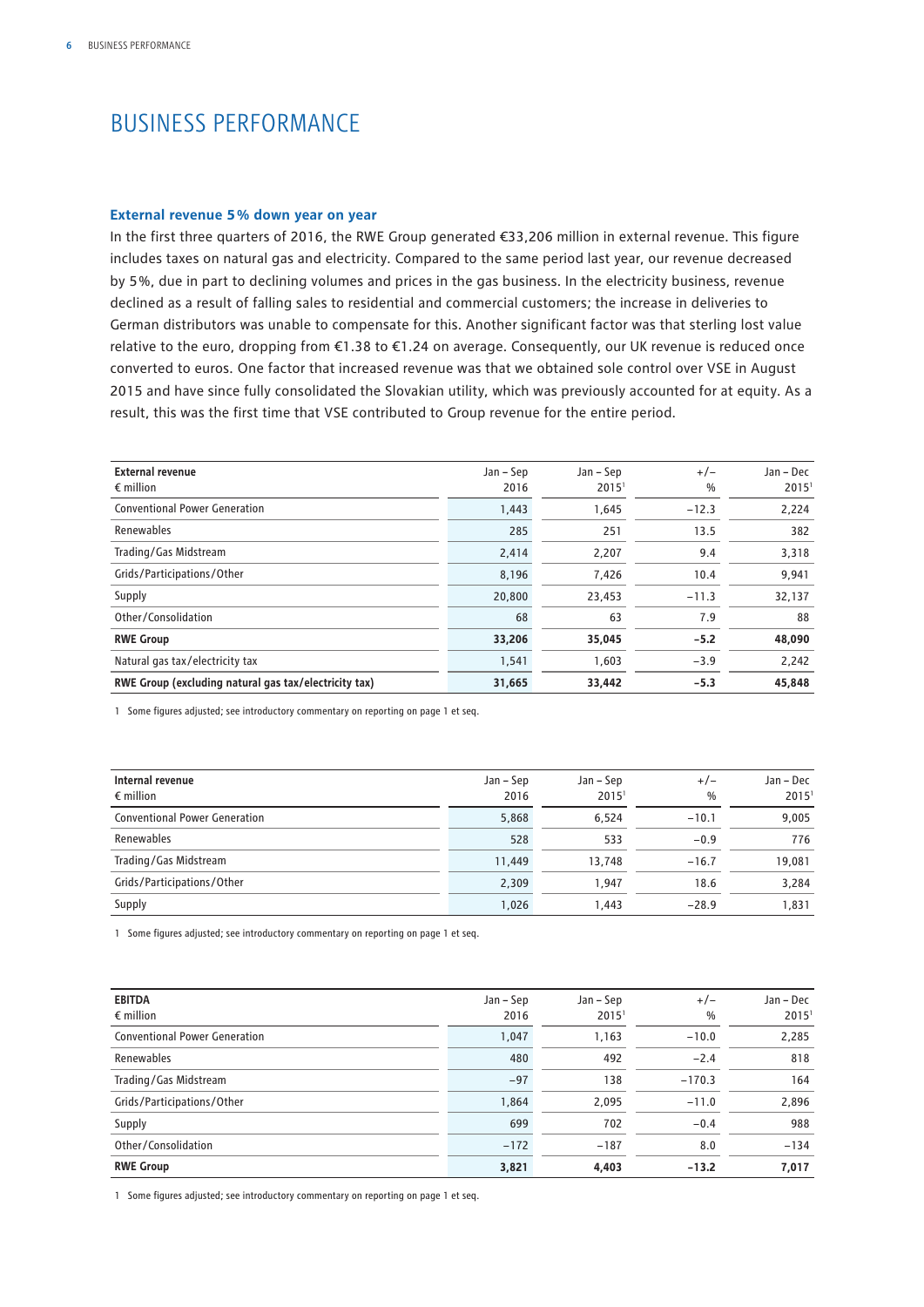| Operating result<br>$\epsilon$ million | Jan – Sep<br>2016 | Jan – Sep<br>2015' | $+/-$<br>$\%$ | Jan – Dec<br>2015 <sup>1</sup> |
|----------------------------------------|-------------------|--------------------|---------------|--------------------------------|
| <b>Conventional Power Generation</b>   | 435               | 405                | 7.4           | 596                            |
| Renewables                             | 244               | 284                | $-14.1$       | 488                            |
| Trading/Gas Midstream                  | $-100$            | 126                | $-179.4$      | 156                            |
| Grids/Participations/Other             | 1,198             | 1.463              | $-18.1$       | 1,955                          |
| Supply                                 | 547               | 597                | $-8.4$        | 830                            |
| Other/Consolidation                    | $-208$            | $-227$             | 8.4           | $-188$                         |
| <b>RWE Group</b>                       | 2,116             | 2,648              | $-20.1$       | 3,837                          |

1 Some figures adjusted; see introductory commentary on reporting on page 1 et seq.

### **Operating result down 20 % on 2015**

In the period under review, we recorded EBITDA of €3,821 million and an operating result of €2,116 million. These figures were 13 % and 20 % lower than in the same period last year. The reasons for this included additional expenses for maintaining our network infrastructure and unusually weak performance in the trading business during the second quarter. Moreover, there was an extraordinary income item of €185 million during the previous year, stemming from the revaluation of our Slovakian energy utility VSE. Of this amount, €143 million is attributable to the Grids/Participations/Other Division and €42 million to the Supply Division. This revaluation occurred due to the first-time full consolidation of VSE.

The following is a breakdown of the development of the operating result by division:

- Conventional Power Generation: The operating result increased by 7 % to €435 million. One major factor behind this was our ongoing efficiency-enhancement programme. In addition to this, we earned income from the sale of land in the United Kingdom, some of which was intended as sites for new power plants but is now surplus to requirements. The settlement for damages we reached with the insurer in early July in relation to the hard coal-fired power station at Hamm (Westphalia) also had a positive effect on the operating result (see page 12 of the report on the first half of 2016). Furthermore, depreciation was lower, in part because we recognised significant impairments on our generation fleet in 2015. One negative factor which impacted earnings was that our electricity generation was sold at lower wholesale prices than in 2015. This mainly applied to our lignite-fired and nuclear power stations. On the whole, the margins of our hard coal and gasfired power plants were more stable due to a reduction in fuel prices. In some cases, they actually improved somewhat. Taking into consideration that earnings in Conventional Power Generation have been better than expected so far this year, we have raised the forecast for the year as a whole: We now anticipate that the operating result for this division will be on par with 2015, as opposed to the significant decline we had been expecting. Despite this, our earnings outlook for the Group as a whole remains unchanged (see page 14).
- Renewables: The division posted an operating result of €244 million, 14 % less than in 2015. One reason was the decline in wholesale electricity prices, as some of our renewable energy assets do not receive fixed compensation for the electricity they put on the system and are therefore exposed to market risks. The depreciation of sterling versus the euro also had a negative impact. Furthermore, the result for the previous year included extraordinary income from the sale of the network infrastructure of Gwynt y Môr, our wind farm off the coast of Wales. Earnings benefited from Gwynt y Môr and Nordsee Ost, the German offshore wind farm that was also newly built, because both have been online at full capacity throughout 2016 for the first time. In addition, we achieved capital gains from the sale of small run-of-river power plants on the Upper Ruhr river.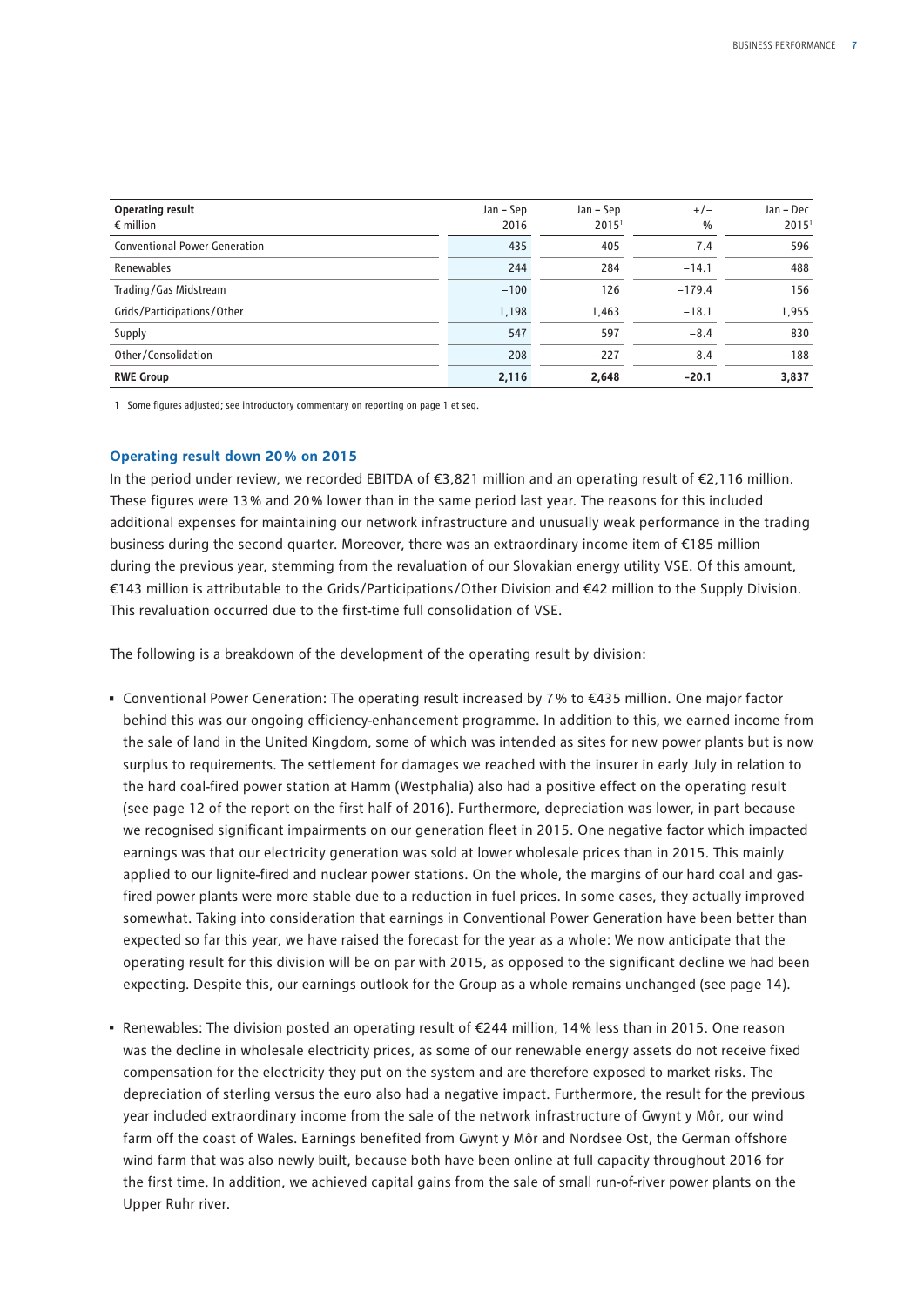- Trading/Gas Midstream: The operating result for this division deteriorated by €226 million to −€100 million. Profits were once again recorded in energy trading in the third quarter, but these were unable to offset the losses from the second quarter. On a positive note, at the end of May we reached an out-of-court settlement with Gazprom regarding our gas procurement contract, which ensures that the contract will not expose us to earnings risks over the next few years (see page 10 of the report on the first half of 2016).
- Grids/Participations/Other: This division achieved an operating result of €1,198 million, falling 18 % short of the previous year's figure, which included one-off income from the revaluation of our investment in VSE, as previously noted. Along with increased expenses for grid infrastructure maintenance, the decline in earnings was also driven by the accrual of provisions for partial retirement measures in Germany. A positive impact was felt from a rise in transit volumes in our Czech gas distribution network.
- Supply: The operating result of this division declined by 8 % to €547 million, partly due to the lack of the positive VSE effect from 2015. Disregarding this extraordinary item, the result for the Supply Division would have been roughly on par with 2015's level. We benefited from efficiency-enhancement measures and, moreover, many of our supply companies were able to purchase electricity and gas at lower prices. In Germany, however, we experienced a rise in up-front costs (network usage fees, taxes and levies), which overshadowed the aforementioned benefits from falling purchase prices. In the United Kingdom, the restructuring programme launched in early 2016 is beginning to bear fruit, after the 2015 operating result was curtailed by process and system-related billing problems. However, this was contrasted by a decline in income due to customer losses. In the Netherlands, the operating result was influenced by the lack of a positive one-off effect from the reversal of a provision for legal risks last year. Our Eastern European business profited from the expansion in Hungarian gas sales. The operating result was also increased by the fact that fiscal 2016 was the first year during which VSE was reported as a fully consolidated Group company for the year as a whole.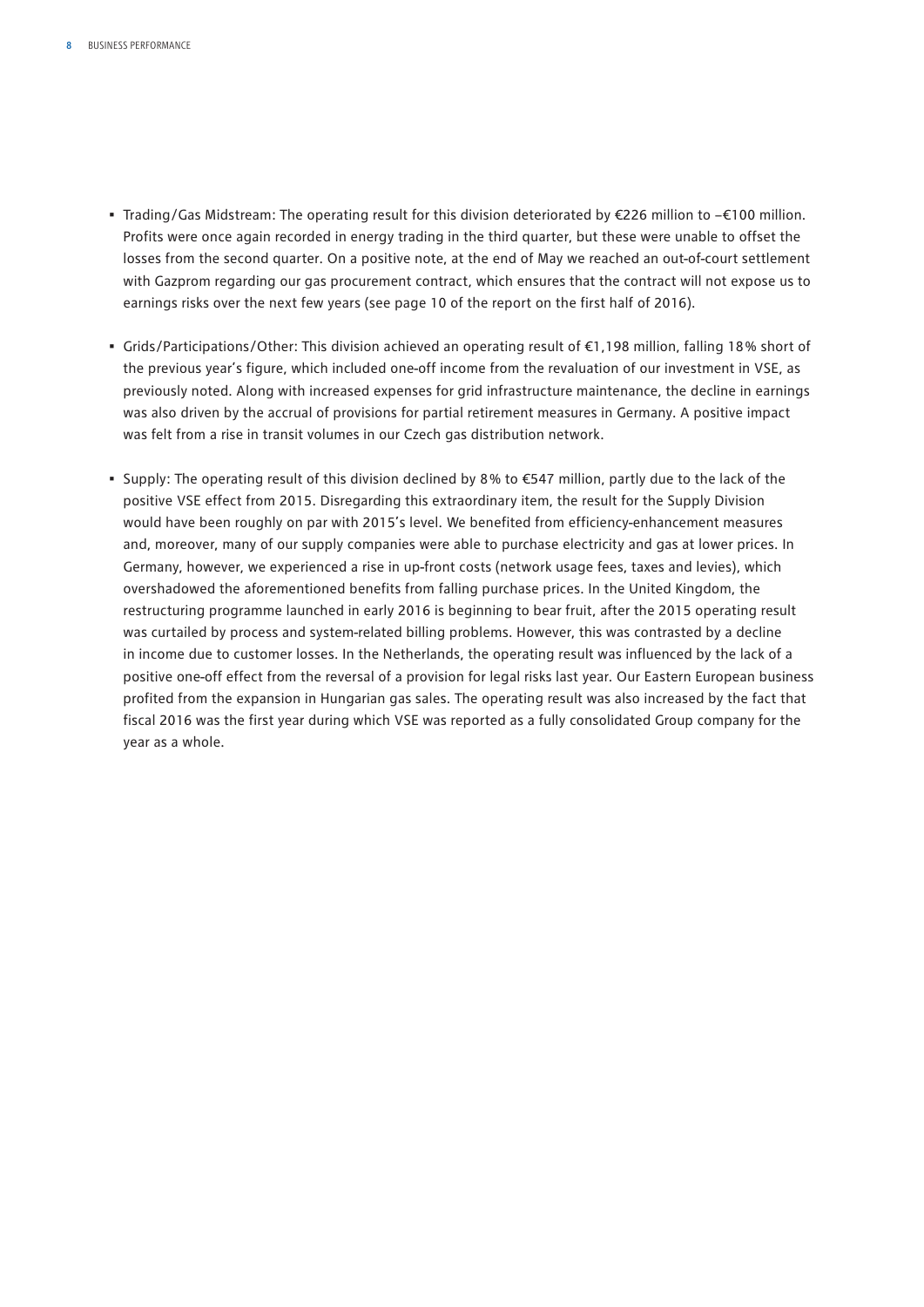The non-operating result, in which we recognise certain one-off effects not related to operations or the period under review, deteriorated by €183 million to −€353 million. This was primarily attributable to changes in the value of derivatives which we use to hedge against price fluctuations: On balance, these changes resulted in a loss, as opposed to the gain registered in the previous year. According to the International Financial Reporting Standards (IFRS), derivatives are recognised at fair value as of the reporting date, while the (opposite) underlying transactions may only be recognised in the income statement later, upon realisation. This results in short-term effects on earnings, which are neutralised over time. In addition to derivatives, impairments for our German gas storage facilities also reduced the non-operating result. It should be noted, however, that we also faced negative one-off factors in the previous year, stemming from the accrual of provisions for legal risks associated with an arbitration proceeding. Our capital gains were higher in 2015, due to the sale of our 33.3 % interest in the UK company Zephyr Investments Limited at the end of July, as presented on page 12 of the report on the first half of 2016.

| <b>Financial result</b><br>$\epsilon$ million | Jan – Sep<br>2016 | Jan – Sep<br>2015 | $+/-$<br>$\epsilon$ million | Jan - Dec<br>2015 |
|-----------------------------------------------|-------------------|-------------------|-----------------------------|-------------------|
| Interest income                               | 203               | 185               | 18                          | 265               |
| Interest expenses                             | $-745$            | $-797$            | 52                          | $-1,069$          |
| <b>Net interest</b>                           | $-542$            | $-612$            | 70                          | $-804$            |
| Interest accretion to non-current provisions  | $-609$            | $-637$            | 28                          | $-821$            |
| Other financial result                        | $-226$            | 125               | $-351$                      | 36                |
| <b>Financial result</b>                       | $-1,377$          | $-1,124$          | $-253$                      | $-1,589$          |

At −€1,377 million, our financial result was €253 million down on the previous year. Slight improvements in net interest and the interest accretion to non-current provisions were contrasted by a significant deterioration in the other financial result. This was because we achieved high gains on the sale of securities in 2015, whereas we incurred losses from such transactions in the period under review.

Income from continuing operations before tax fell by 71 % to €386 million. Our effective tax rate was 33 %, which is considerably lower than the previous year's figure. Last year, the rate was unusually high at 42 %, because we did not capitalise any deferred taxes (see page 19 of the report on the first three quarters of 2015). Deferred tax assets constitute the right to future tax reductions resulting from differences in the statement and/or valuation of assets and debt between the tax and IFRS balance sheets. The prerequisite for capitalising deferred taxes is that tax gains are made later on, which allow the use of the tax reduction. Last year, we assumed that this would not be the case for the foreseeable future. In the meantime, we have changed our views in this regard, mainly due to tax effects related to the reorganisation of the RWE Group. The fact that this year's tax rate is nonetheless slightly higher than the (theoretically) normal level of 31 % stems from the aforementioned losses incurred on sales of securities, as these cannot be offset.

After taxes, our continuing operations generated income of €258 million (previous year: €784 million). Discontinued operations did not earn income in the period under review. In the previous year, we had stated a figure of €1,524 million for this item, largely due to the capital gain on the sale of RWE Dea in March 2015.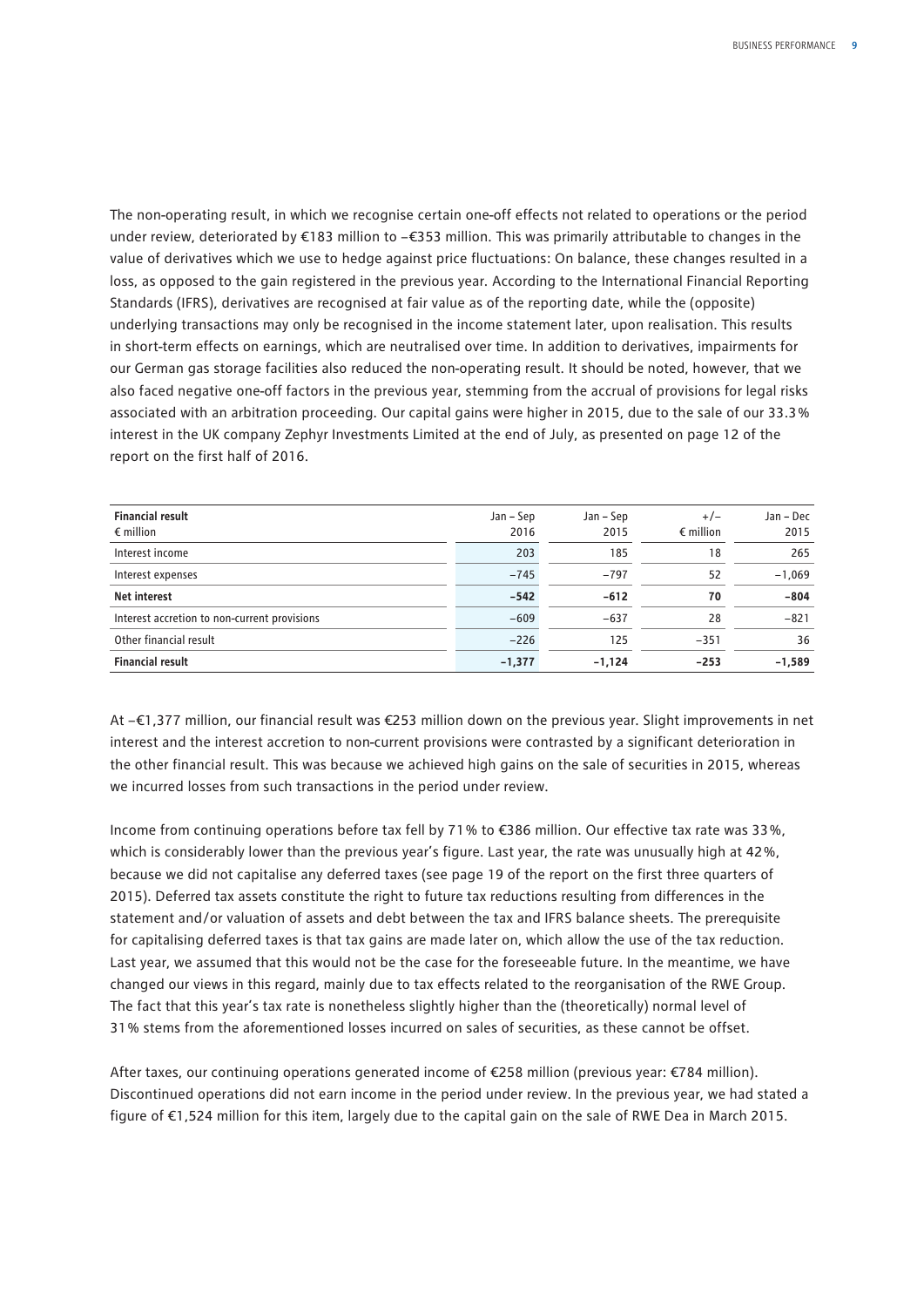Non-controlling interests dropped by 18 % to €211 million, as some fully consolidated companies in which third parties hold stakes closed the period lower year on year. This relates primarily to our German regional utilities, which had benefited substantially from the aforementioned one-off income from the sale of securities in 2015.

The portion of our earnings attributable to hybrid capital investors amounted to €36 million (previous year: €117 million). However, only the hybrid bonds classified as equity pursuant to IFRS are considered here. In the reporting period, this applied to just one of our seven hybrid bonds, namely the one with a volume of £750 million. A second bond that met this criterion was redeemed as of 28 September 2015. It consisted of paper with a nominal volume of €1,750 million, which we issued in 2010.

At €11 million, the net income of the RWE Group was unusually low (previous year: €1,935 million). Based on the 614.7 million in RWE shares outstanding, this corresponds to earnings per share of €0.02 (previous year: €3.15).

| <b>Reconciliation to net income</b>                        |                    | Jan - Sep | Jan - Sep | $+/-$         | Jan - Dec |
|------------------------------------------------------------|--------------------|-----------|-----------|---------------|-----------|
|                                                            |                    | 2016      | 2015      | $\frac{0}{0}$ | 2015      |
| <b>EBITDA</b>                                              | $\epsilon$ million | 3,821     | 4.403     | $-13.2$       | 7,017     |
| Operating depreciation, amortisation and impairment losses | $\epsilon$ million | $-1,705$  | $-1,755$  | 2.8           | $-3,180$  |
| <b>Operating result</b>                                    | $\epsilon$ million | 2,116     | 2,648     | $-20.1$       | 3,837     |
| Non-operating result                                       | $\epsilon$ million | $-353$    | $-170$    | $-107.6$      | $-2,885$  |
| Financial result                                           | $\epsilon$ million | $-1,377$  | $-1,124$  | $-22.5$       | $-1,589$  |
| Income from continuing operations before tax               | $\epsilon$ million | 386       | 1,354     | $-71.5$       | $-637$    |
| Taxes on income                                            | $\epsilon$ million | $-128$    | $-570$    | 77.5          | $-603$    |
| Income from continuing operations                          | $\epsilon$ million | 258       | 784       | $-67.1$       | $-1,240$  |
| Income from discontinued operations                        | $\epsilon$ million |           | 1,524     |               | 1,524     |
| Income                                                     | $\epsilon$ million | 258       | 2,308     | $-88.8$       | 284       |
| of which:                                                  |                    |           |           |               |           |
| Non-controlling interests                                  | $\epsilon$ million | 211       | 256       | $-17.6$       | 356       |
| RWE AG hybrid capital investors' interest                  | $\epsilon$ million | 36        | 117       | $-69.2$       | 98        |
| Net income/income attributable to RWE AG shareholders      | $\epsilon$ million | 11        | 1,935     | $-99.4$       | $-170$    |
| <b>Adjusted net income</b>                                 | $\epsilon$ million | 227       | 545       | $-58.3$       | 1,125     |
| Earnings per share                                         | €                  | 0.02      | 3.15      | $-99.4$       | $-0.28$   |
| Adjusted net income per share                              | €                  | 0.37      | 0.89      | $-58.4$       | 1.83      |
| Number of shares outstanding (average)                     | millions           | 614.7     | 614.7     |               | 614.7     |
| Effective tax rate                                         | $\frac{0}{0}$      | 33        | 42        |               |           |

### **Adjusted net income significantly down year on year**

Adjusted net income amounted to €227 million. It differs from net income in that the non-operating result (including applicable taxes), which is characterised by one-off effects, and possibly further special items are deducted from it. Adjusted net income decreased by 58% compared to 2015. The main reasons for this were the weaker operating result and the deterioration of the financial result. The lack of earnings from discontinued operations in 2016 did not have any significant effects, because the contribution from the previous year was mostly disregarded in the calculation of adjusted net income.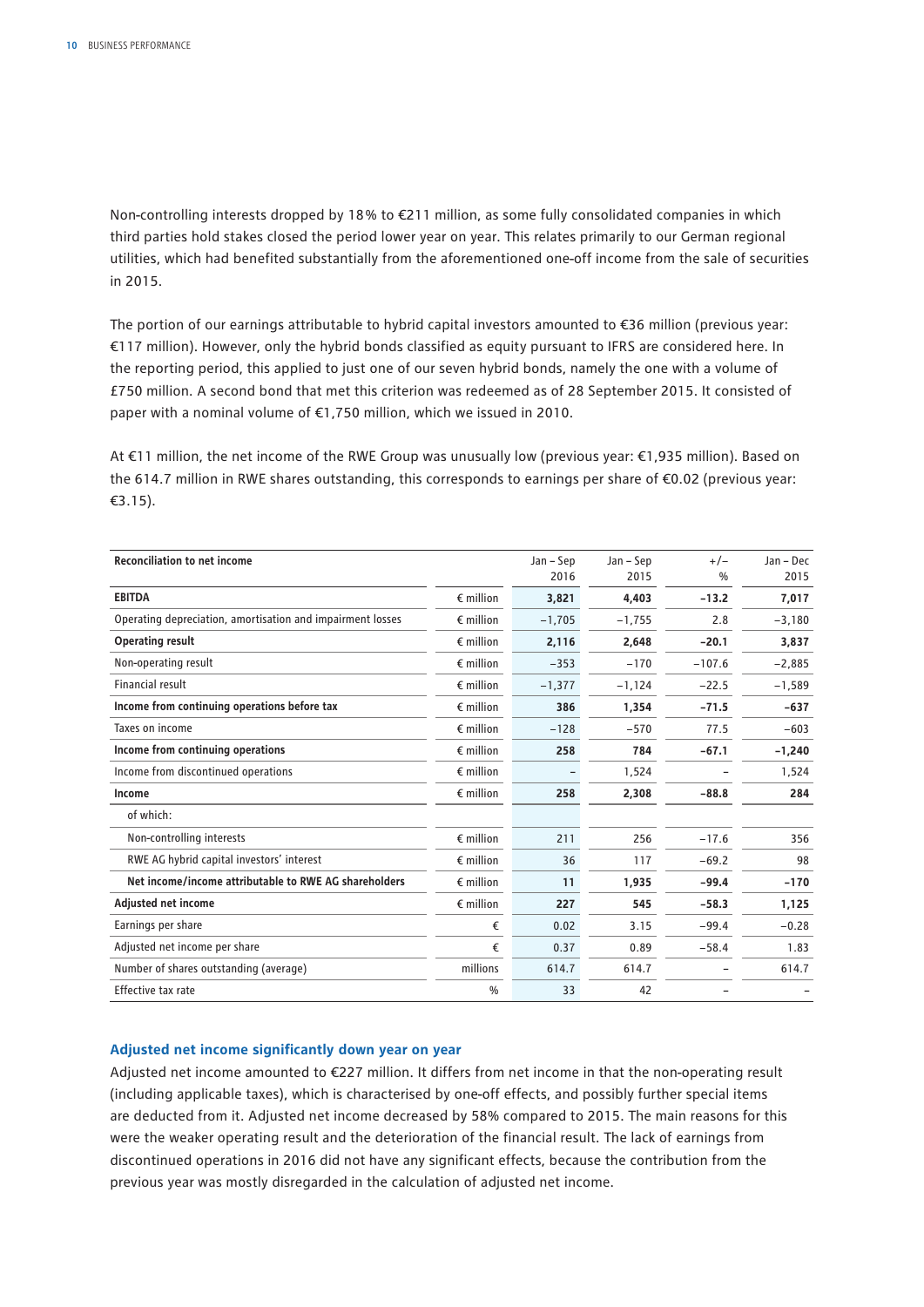| Capital expenditure<br>$\epsilon$ million            | Jan – Sep<br>2016 | Jan – Sep<br>2015 <sup>1</sup> | $+/-$<br>$\epsilon$ million | Jan - Dec<br>2015 <sup>1</sup> |
|------------------------------------------------------|-------------------|--------------------------------|-----------------------------|--------------------------------|
|                                                      |                   |                                |                             |                                |
| Capital expenditure on property, plant and equipment |                   |                                |                             |                                |
| and on intangible assets                             | 1,179             | 1,669                          | $-490$                      | 2,898                          |
| of which:                                            |                   |                                |                             |                                |
| <b>Conventional Power Generation</b>                 | 205               | 560                            | $-355$                      | 855                            |
| Renewables                                           | 134               | 268                            | $-134$                      | 404                            |
| Trading/Gas Midstream                                |                   | 8                              | $-7$                        | 10                             |
| Grids/Participations/Other                           | 656               | 639                            | 17                          | 1,305                          |
| Supply                                               | 148               | 167                            | $-19$                       | 287                            |
| Other/Consolidation                                  | 35                | 27                             | 8                           | 37                             |
| Capital expenditure on financial assets              | 165               | 227                            | $-62$                       | 405                            |
| <b>Total capital expenditure</b>                     | 1,344             | 1,896                          | $-552$                      | 3,303                          |

1 Some figures adjusted; see introductory commentary on reporting on page 1 et seq.

### **Drop in capital expenditure on power generation capacity**

During the reporting period, our capital spending amounted to €1,344 million. We spent €1,179 million on property, plant and equipment and on intangible assets and €165 million on financial assets, 29 % and 27 % less than last year. There was a significant decline in capital expenditure on property, plant and equipment in the Conventional Power Generation Division, after substantial investments were made in 2015 to upgrade the UK gas-fired power stations Pembroke and Staythorpe. A substantial drop in capital expenditure was also seen in the Renewables Division, mainly because in the previous year we completed two large-scale projects, the Nordsee Ost and Gwynt y Môr offshore wind farms. They were inaugurated in May and June 2015, respectively.

| <b>Cash flow statement</b><br>$\epsilon$ million                  | Jan – Sep<br>2016 | Jan – Sep<br>2015 | $+/-$<br>$\epsilon$ million | Jan - Dec<br>2015 |
|-------------------------------------------------------------------|-------------------|-------------------|-----------------------------|-------------------|
| Funds from operations                                             | 1,718             | 1,993             | $-275$                      | 3,058             |
| Change in working capital                                         | $-1,110$          | 184               | $-1,294$                    | 281               |
| Cash flows from operating activities of continuing operations     | 608               | 2,177             | $-1,569$                    | 3,339             |
| Cash flows from investing activities of continuing operations     | $-936$            | $-507$            | $-429$                      | $-1,795$          |
| Cash flows from financing activities of continuing operations     | 756               | $-2,318$          | 3,074                       | $-2,303$          |
| Effects of changes in foreign exchange rates and other changes in |                   |                   |                             |                   |
| value on cash and cash equivalents                                | $-22$             | 14                | $-36$                       | 14                |
| Total net changes in cash and cash equivalents                    | 406               | $-634$            | 1,040                       | $-745$            |
| Cash flows from operating activities of continuing operations     | 608               | 2,177             | $-1,569$                    | 3,339             |
| Minus capital expenditure on property, plant and equipment        |                   |                   |                             |                   |
| and on intangible assets <sup>1</sup>                             | $-1,144$          | $-1,669$          | 525                         | $-2,898$          |
| Free cash flow                                                    | $-536$            | 508               | $-1,044$                    | 441               |

1 This item solely includes capital expenditure with an effect on cash.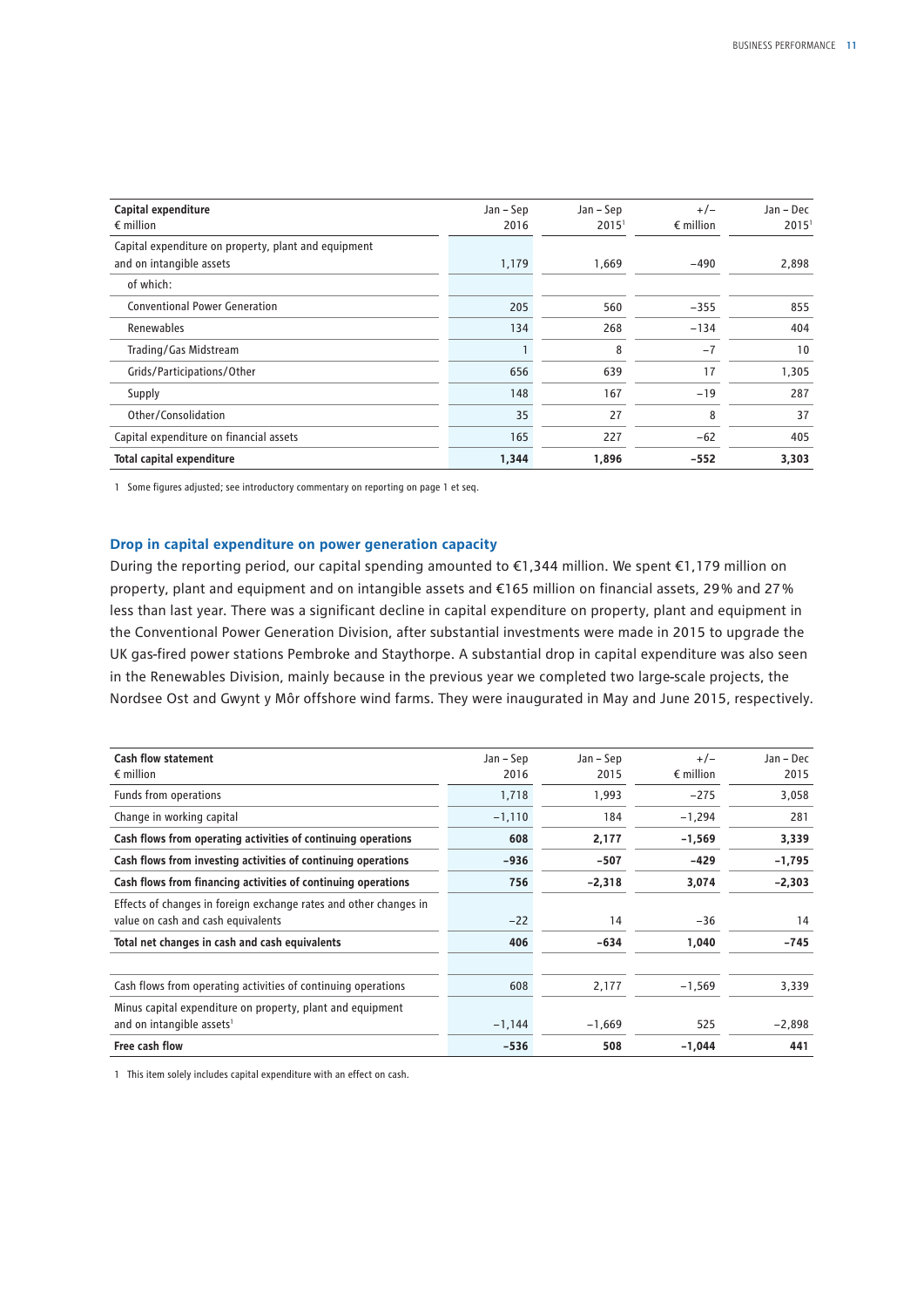### **Operating cash flows reduced by negative effects in working capital**

The cash flows from operating activities achieved from our continuing operations declined by €1,569 million to €608 million. In this regard, certain issues came to bear, which were reflected in changes in working capital. For example, due to strong price fluctuations, we had to pledge significantly more collateral for forward transactions. Furthermore, in the previous year we had profited from measures taken to optimise working capital.

Investment activities of continuing operations resulted in cash outflows of €936 million. A contributing factor besides our expenditure on property, plant and equipment and financial assets was that we increased our funding of pension obligations; €0.2 billion in funds was transferred to trustees and company pension institutions to this end. This was contrasted by proceeds from divestments in the amount of €0.7 billion.

Cash flows from the financing activities of continuing operations amounted to €756 million. This was mainly because we raised €1.7 billion under our Commercial Paper Programme and also increased our liabilities to banks. Dividends paid to co-owners of fully consolidated RWE companies, hybrid capital investors and holders of preferred shares had a counteracting effect. Furthermore, a €850 million senior bond matured in April, of which we had already bought back €43 million in earlier years.

On balance, the presented cash flows from operating, investing and financing activities caused our cash and cash equivalents to rise by €406 million.

Deducting capital expenditure on property, plant and equipment and intangible assets from cash flows from the operating activities of continuing operations results in free cash flow. This amounted to −€536 million, falling significantly short of the previous year's positive figure of €508 million.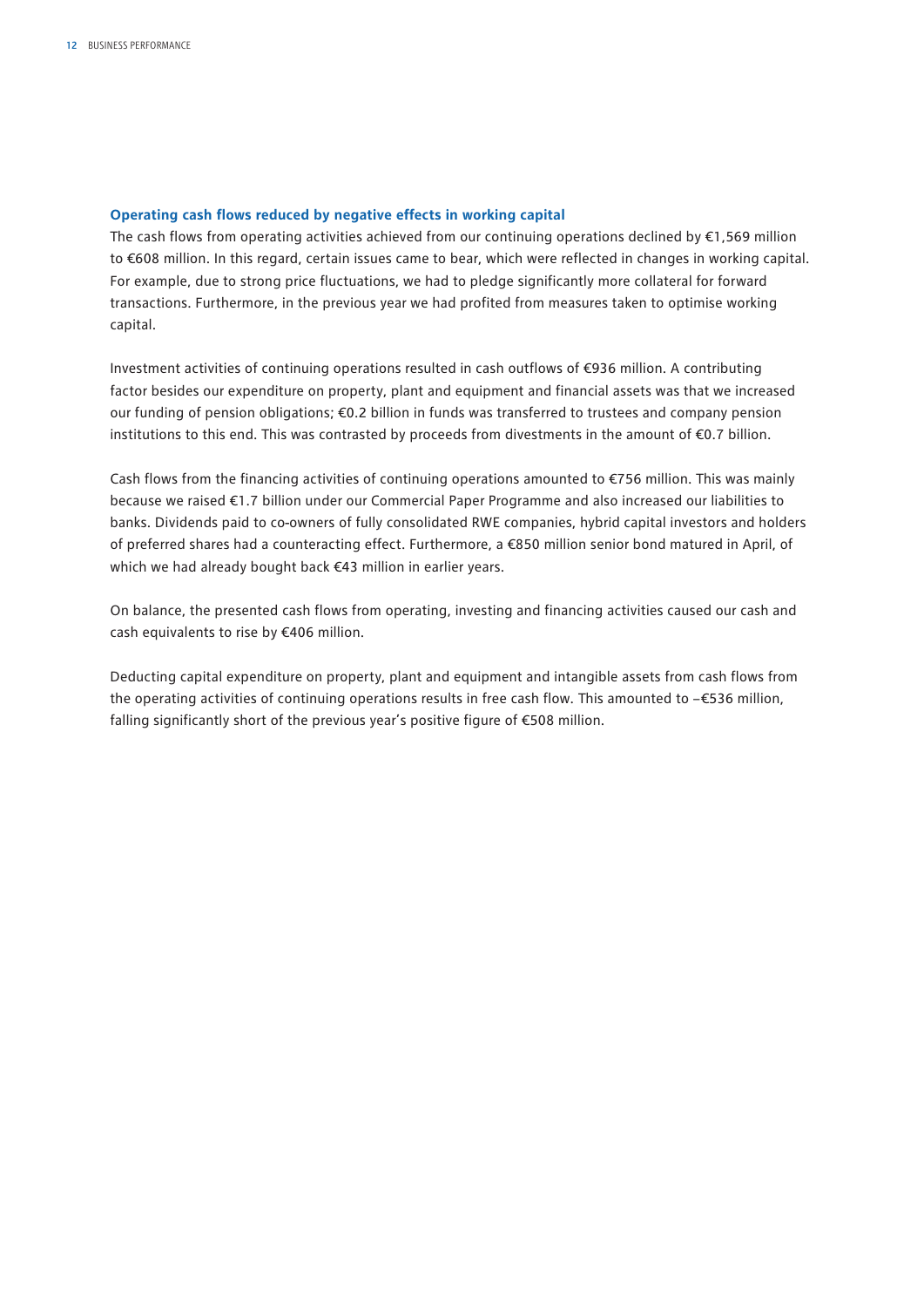| Net debt <sup>1</sup><br>$\epsilon$ million                        | 30 Sep 2016 | 31 Dec 2015 | $+/-$<br>$\epsilon$ million |
|--------------------------------------------------------------------|-------------|-------------|-----------------------------|
| Cash and cash equivalents                                          | 2,942       | 2,522       | 420                         |
| Marketable securities                                              | 7,895       | 7,676       | 219                         |
| Other financial assets                                             | 1,542       | 1,337       | 205                         |
| <b>Financial assets</b>                                            | 12,379      | 11,535      | 844                         |
| Bonds, other notes payable, bank debt, commercial paper            | 17,203      | 16,981      | 222                         |
| Hedge transactions related to bonds                                | $-204$      | $-192$      | $-12$                       |
| Other financial liabilities                                        | 2,047       | 2,099       | $-52$                       |
| <b>Financial liabilities</b>                                       | 19,046      | 18,888      | 158                         |
| Net financial debt                                                 | 6,667       | 7,353       | $-686$                      |
| Provisions for pensions and similar obligations                    | 8,418       | 5,842       | 2,576                       |
| Surplus of plan assets over benefit obligations                    |             | $-15$       | 15                          |
| Provisions for nuclear waste management                            | 10,568      | 10,454      | 114                         |
| Mining provisions                                                  | 2,452       | 2,527       | $-75$                       |
| Provisions for dismantling wind farms                              | 384         | 337         | 47                          |
| Adjustment for hybrid capital (portion of relevance to the rating) | $-1,042$    | $-1,035$    | $-7$                        |
| Plus 50% of the hybrid capital stated as equity                    | 463         | 475         | $-12$                       |
| Minus 50% of the hybrid capital stated as debt                     | $-1,505$    | $-1,510$    | 5                           |
| Net debt                                                           | 27,447      | 25,463      | 1,984                       |

1 Since the 2016 half-year interim financial statements, we have recognised provisions for dismantling wind farms under net debt; the figures for 2015 were adjusted accordingly.

### **Net debt increased to €27.4 billion**

As of 30 September 2016, our net debt amounted to €27.4 billion, up €2.0 billion on the figure recorded as of 31 December 2015. The very low level of market interest rates played a significant role in this regard. As a result, we had to lower the discount rates used for the calculation of provisions for pensions, and the amount of such provisions increased accordingly. The new discount rates are 1.3 % in Germany and 2.2 % in the United Kingdom, compared to 2.4 % and 3.6 % in the 2015 financial statements, respectively. The negative free cash flow and our distribution of dividends also contributed to the increase in net debt. Conversely, proceeds from divestments strengthened our financial position; in particular the sale of our non-controlling interest in the Luxembourg-based energy utility Enovos and the UK company Zephyr Investments Limited (see pages 10 and 12 of the report on the first half of 2016). The drop in the value of sterling also had a debt-reducing effect. It caused the volume of our bonds issued in this currency to be lower in euro terms.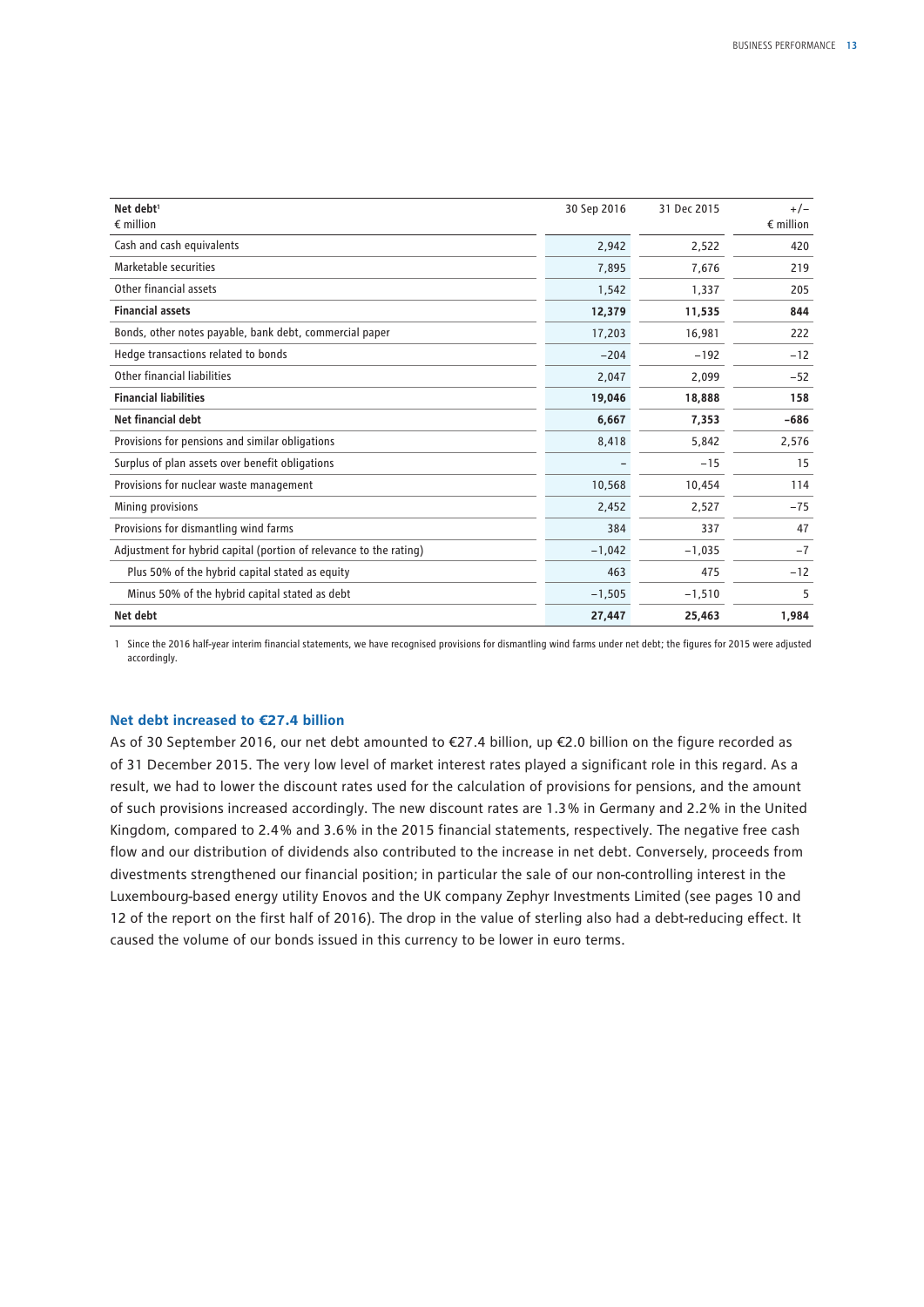## OUTLOOK FOR 2016

#### **New reporting structure for fiscal 2016**

Since the IPO of innogy on 7 October, which is discussed on page 3, we hold an interest of 76.8 % in the company. We now manage the company – which bundles our renewables, grids and supply activities – as a financial investment and no longer manage its individual divisions. This has an effect on the segment structure: in the future, we will no longer report on the three corporate segments Renewables, Grids/Participations/Other and Supply separately, but rather only on the segment 'innogy'. As this change will be reflected in the year-end financial statements for fiscal 2016, we have presented the earnings forecast using the new segment structure.

| <b>Earnings forecast for 2016</b>    | $2015$ actual <sup>1</sup><br>$\epsilon$ million | Outlook<br>(August 2016) <sup>2</sup> | Updated outlook                |
|--------------------------------------|--------------------------------------------------|---------------------------------------|--------------------------------|
| EBITDA                               | 7.017                                            | €5.2 billion to €5.5 billion          | Unchanged                      |
| Operating result                     | 3.837                                            | €2.8 billion to €3.1 billion          | Unchanged                      |
| <b>Conventional Power Generation</b> | 596                                              | Significantly below previous year     | On par with previous year      |
| Trading/Gas Midstream                | 156                                              | Significantly below previous year     | Unchanged                      |
| innogy                               | 3,050                                            |                                       | Moderately below previous year |
| Adjusted net income                  | 1.125                                            | €0.5 billion to €0.7 billion          | Unchanged                      |

1 Some figures adjusted; see introductory commentary on reporting on page 1 et seq.

2 See report on the first half of 2016, page 28.

The current earnings forecast is presented in the table above. As previously noted, we now expect the operating result for Conventional Power Generation to be on par with the result from 2015; up until now, we had forecast a substantially lower result compared to the previous year. Nevertheless, we maintain our earnings outlook for the RWE Group as a whole.

Another adjustment to the outlook relates to net debt. Previously we had assumed that this would be moderately higher on 31 December 2016 compared to the end of last year (€25.5 billion). We now expect net debt to be on par with the figure for 2015. The main reason for this is the high proceeds from the IPO of innogy (€4.6 billion). However, we anticipate an opposite effect from the proposed restructuring of responsibility for nuclear waste disposal: as explained on page 5, not only do we have to pay in the provisions for intermediate and final storage, we must also pay a risk premium in the event we wish to be released from liability risks stemming from possible increases in costs. Although this premium of an estimated €1.8 billion would be due in 2017 at the earliest, it may already be reflected in the balance sheet as at 31 December 2016, as higher debt. With regard to provisions for pensions, which had to be increased substantially during the year as a result of the decline in market interest rates, we do not expect that any interest rate-related adjustments will be necessary.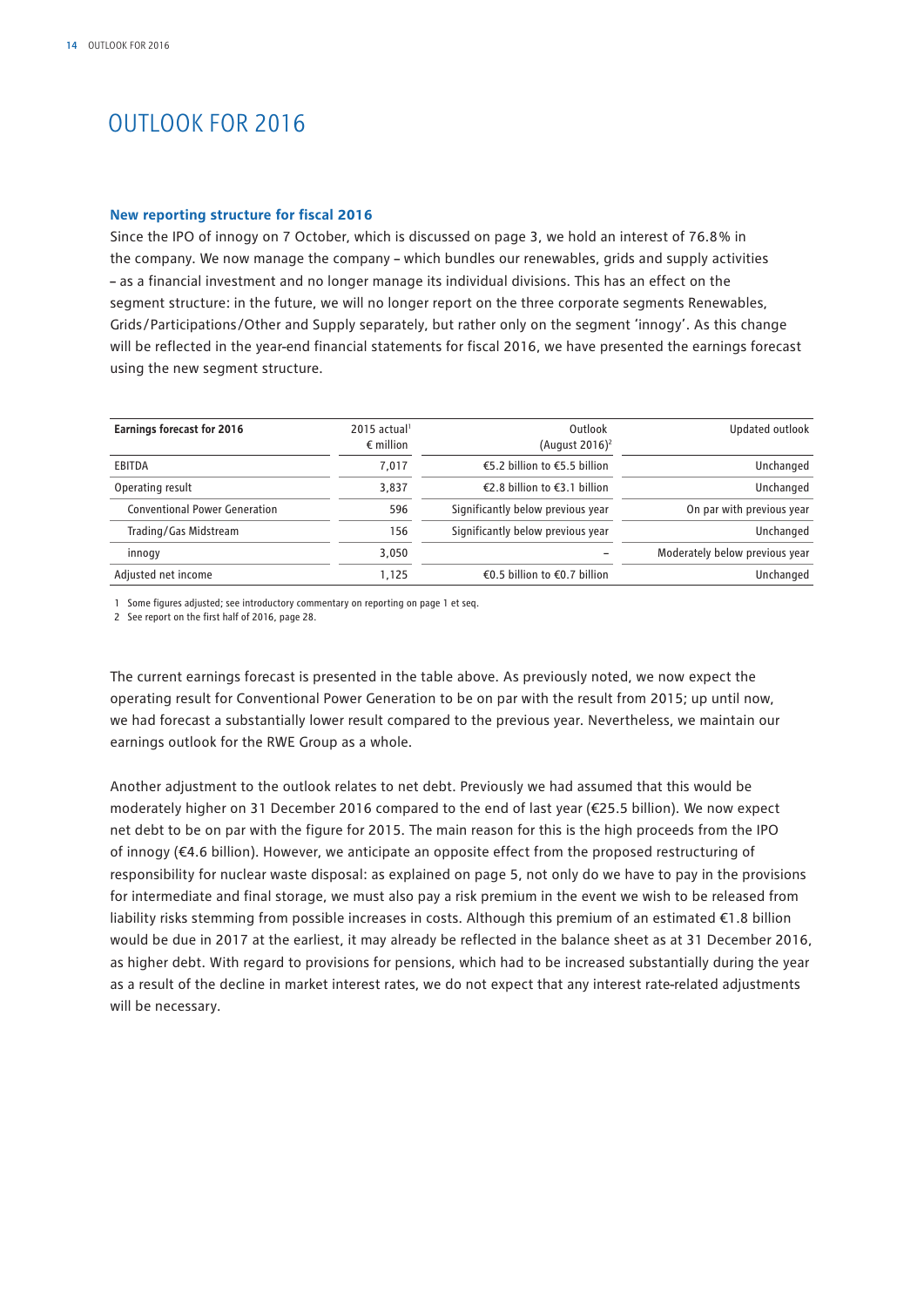## INTERIM CONSOLIDATED FINANCIAL STATEMENTS (CONDENSED)

## Income statement $1$

|                                                                         | Jul - Sep | Jul - Sep | Jan – Sep | Jan – Sep |
|-------------------------------------------------------------------------|-----------|-----------|-----------|-----------|
| $\epsilon$ million                                                      | 2016      | 2015      | 2016      | 2015      |
| Revenue (including natural gas tax/electricity tax)                     | 9.308     | 10.213    | 33,206    | 35,045    |
| Natural gas tax/electricity tax                                         | $-321$    | $-395$    | $-1,541$  | $-1,603$  |
| Revenue                                                                 | 8,987     | 9,818     | 31,665    | 33,442    |
| Cost of materials                                                       | $-7,089$  | $-7,127$  | $-24,108$ | $-24,771$ |
| Staff costs                                                             | $-1,296$  | $-1,175$  | $-3,665$  | $-3,545$  |
| Depreciation, amortisation, and impairment losses                       | $-579$    | $-599$    | $-1,909$  | $-1,755$  |
| Other operating result                                                  | $-131$    | $-158$    | $-613$    | $-1,321$  |
| Income from investments accounted for using the equity method           | 97        | 84        | 254       | 276       |
| Other income from investments                                           | 98        | 52        | 139       | 152       |
| <b>Financial income</b>                                                 | 614       | 433       | 1,675     | 1,590     |
| Finance costs                                                           | $-1.034$  | $-922$    | $-3,052$  | $-2,714$  |
| Income from continuing operations before tax                            | $-333$    | 406       | 386       | 1,354     |
| Taxes on income                                                         | $-72$     | $-116$    | $-128$    | $-570$    |
| Income from continuing operations                                       | $-405$    | 290       | 258       | 784       |
| Income from discontinued operations                                     |           |           |           | 1,524     |
| Income                                                                  | $-405$    | 290       | 258       | 2,308     |
| of which: non-controlling interests                                     | 31        | 60        | 211       | 256       |
| of which: RWE AG hybrid capital investors' interest                     | 10        | 37        | 36        | 117       |
| of which: net income/income attributable to RWE AG shareholders         | $-446$    | 193       | 11        | 1,935     |
| Basic and diluted earnings per common and preferred share in $\epsilon$ | $-0.72$   | 0.32      | 0.02      | 3.15      |
| of which: from continuing operations in $\epsilon$                      | $-0.72$   | 0.32      | 0.02      | 0.67      |
| of which: from discontinued operations in €                             |           |           |           | 2.48      |

1 Prior-year figures adjusted.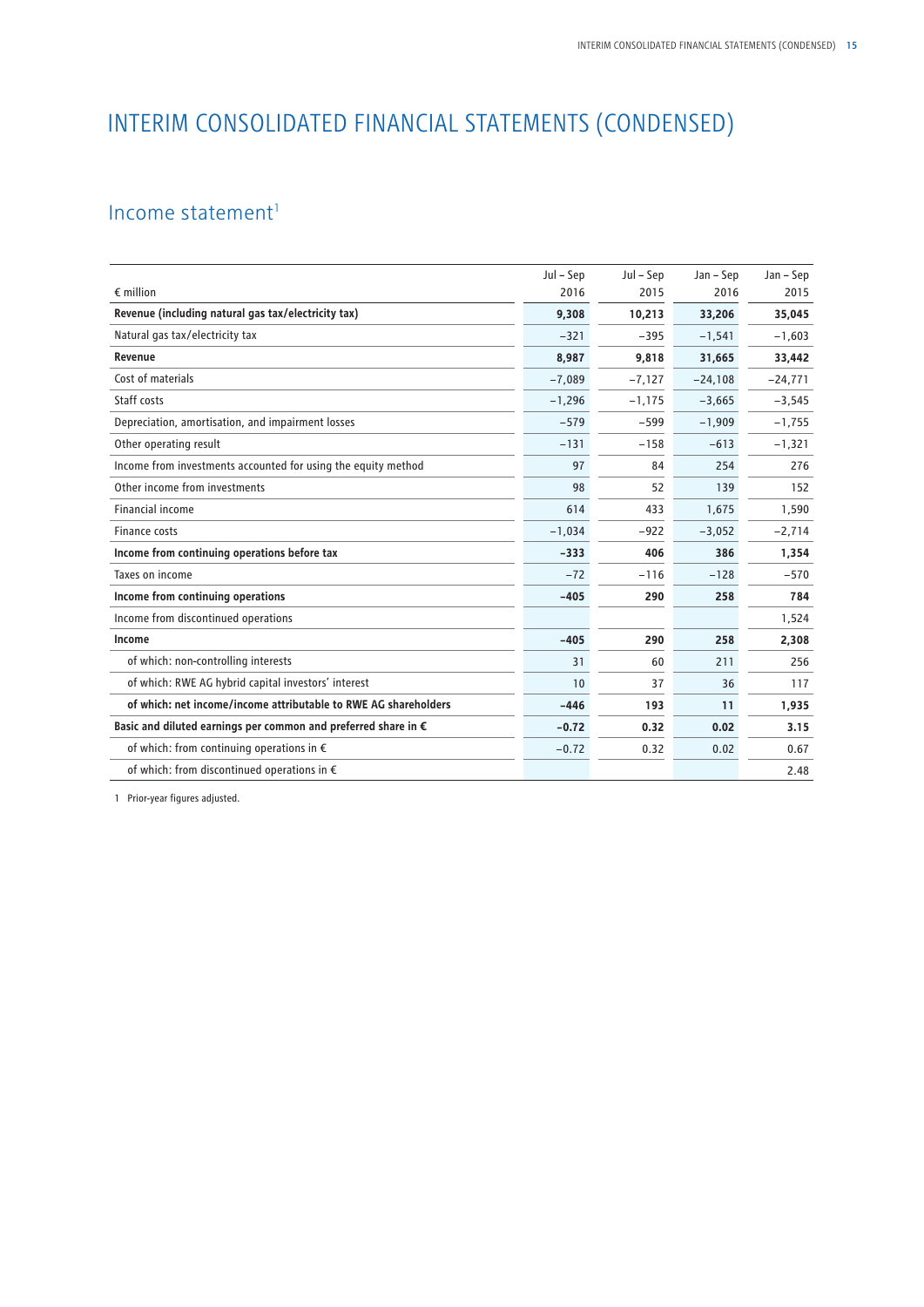## Statement of comprehensive income<sup>1</sup>

|                                                                                                      | Jul – Sep | Jul – Sep | Jan – Sep | Jan – Sep |
|------------------------------------------------------------------------------------------------------|-----------|-----------|-----------|-----------|
| $\epsilon$ million                                                                                   | 2016      | 2015      | 2016      | 2015      |
| Income                                                                                               | $-405$    | 290       | 258       | 2,308     |
| Actuarial gains and losses of defined benefit pension plans and similar obligations                  | $-743$    | $-105$    | $-1,608$  | 503       |
| Income and expenses of investments accounted for using the equity method<br>(pro rata)               |           |           | 5         | $-2$      |
| Income and expenses recognised in equity, not to be reclassified through profit                      |           |           |           |           |
| or loss                                                                                              | $-743$    | $-105$    | $-1,603$  | 501       |
| Currency translation adjustment                                                                      |           | $-82$     | $-84$     | 210       |
| Fair valuation of financial instruments available for sale                                           | 70        | $-102$    | 150       | $-389$    |
| Fair valuation of financial instruments used for hedging purposes                                    | 115       | $-177$    | $-178$    | 101       |
| Income and expenses of investments accounted for using the equity method<br>(pro rata)               | 1         |           | $-1$      |           |
|                                                                                                      |           |           |           |           |
| Income and expenses recognised in equity, to be reclassified through profit or<br>loss in the future | 186       | $-361$    | $-113$    | $-78$     |
| Other comprehensive income                                                                           | $-557$    | $-466$    | $-1,716$  | 423       |
| <b>Total comprehensive income</b>                                                                    | $-962$    | $-176$    | $-1,458$  | 2,731     |
| of which: attributable to RWE AG shareholders                                                        | $-1,167$  | $-254$    | $-1,735$  | 2.358     |
| of which: attributable to RWE AG hybrid capital investors                                            | 10        | 37        | 36        | 117       |
| of which: attributable to non-controlling interests                                                  | 195       | 41        | 241       | 256       |

1 Figures stated after taxes.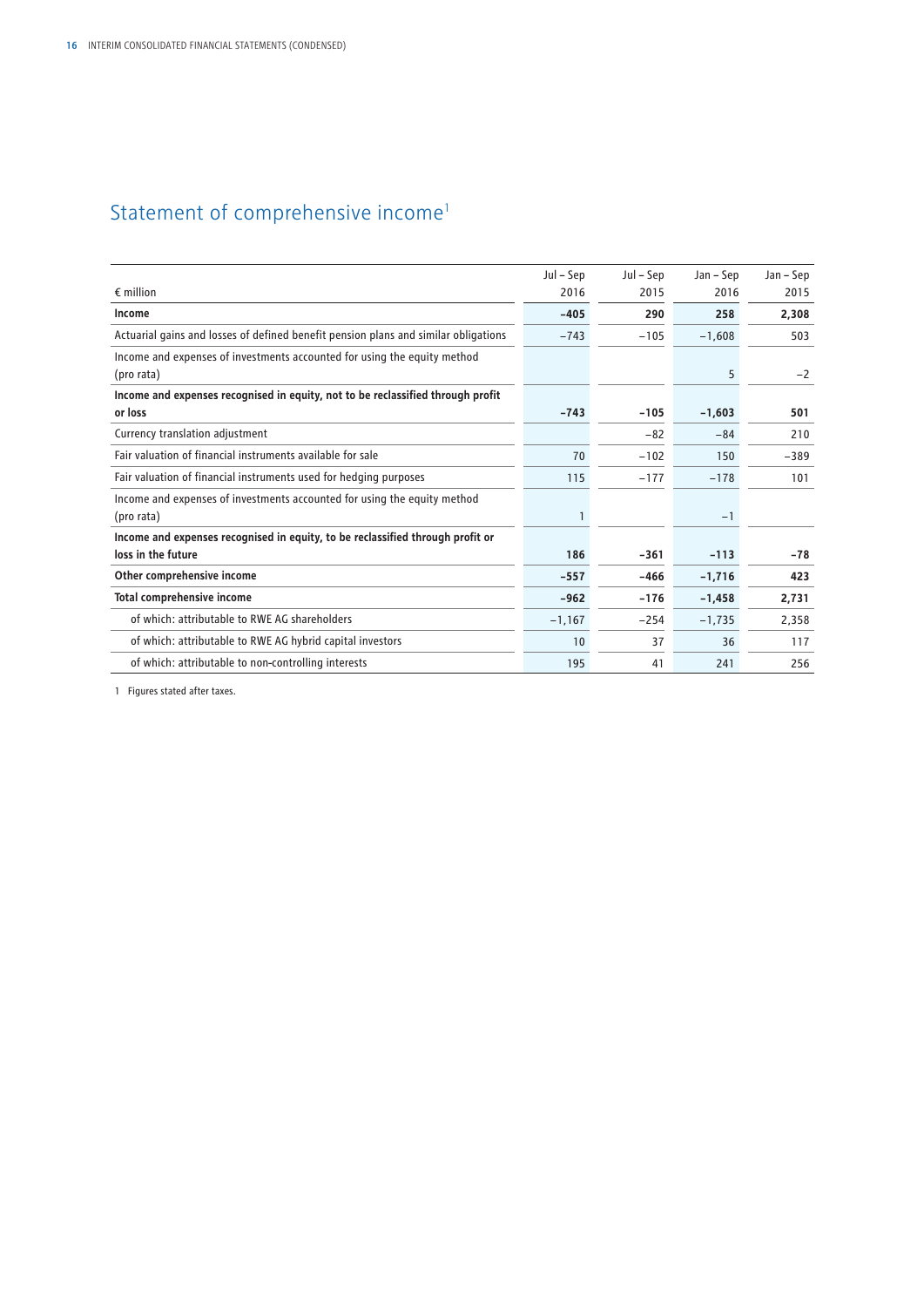## Balance sheet

| Assets<br>$\epsilon$ million                      | 30 Sep 2016 | 31 Dec 2015 |
|---------------------------------------------------|-------------|-------------|
| <b>Non-current assets</b>                         |             |             |
| Intangible assets                                 | 12,650      | 13,215      |
| Property, plant and equipment                     | 27,947      | 29,357      |
| Investment property                               | 67          | 72          |
| Investments accounted for using the equity method | 2,777       | 2,952       |
| Other financial assets                            | 910         | 885         |
| Receivables and other assets                      | 1,970       | 2,506       |
| Deferred taxes                                    | 2,978       | 2,466       |
|                                                   | 49,299      | 51,453      |
| <b>Current assets</b>                             |             |             |
| Inventories                                       | 2,351       | 1,959       |
| Trade accounts receivable                         | 4,543       | 5,601       |
| Receivables and other assets                      | 7,330       | 10,321      |
| Marketable securities                             | 7,662       | 7,437       |
| Cash and cash equivalents                         | 2,942       | 2,522       |
| Assets held for sale                              |             | 41          |
|                                                   | 24,828      | 27,881      |
|                                                   | 74,127      | 79,334      |
|                                                   |             |             |
| <b>Equity and liabilities</b>                     | 30 Sep 2016 | 31 Dec 2015 |
| $\epsilon$ million                                |             |             |
| <b>Equity</b>                                     |             |             |
| RWE AG shareholders' interest                     | 4,107       | 5,847       |
| RWE AG hybrid capital investors' interest         | 926         | 950         |
| Non-controlling interests                         | 2,030       | 2,097       |
|                                                   | 7,063       | 8,894       |
| <b>Non-current liabilities</b>                    |             |             |
| Provisions                                        | 27,068      | 24,623      |
| <b>Financial liabilities</b>                      | 16,024      | 16,718      |
| Other liabilities                                 | 2,282       | 2,741       |
| Deferred taxes                                    | 741         | 1,233       |

| <b>DETEITED LUALS</b>        |        | ر رے, ا |
|------------------------------|--------|---------|
|                              | 46,115 | 45,315  |
| <b>Current liabilities</b>   |        |         |
| Provisions                   | 4,720  | 5,186   |
| <b>Financial liabilities</b> | 3,226  | 2,362   |
| Trade accounts payable       | 4,735  | 6,122   |
| Other liabilities            | 8,268  | 11,436  |
| Liabilities held for sale    |        | 19      |
|                              | 20,949 | 25,125  |
|                              | 74,127 | 79,334  |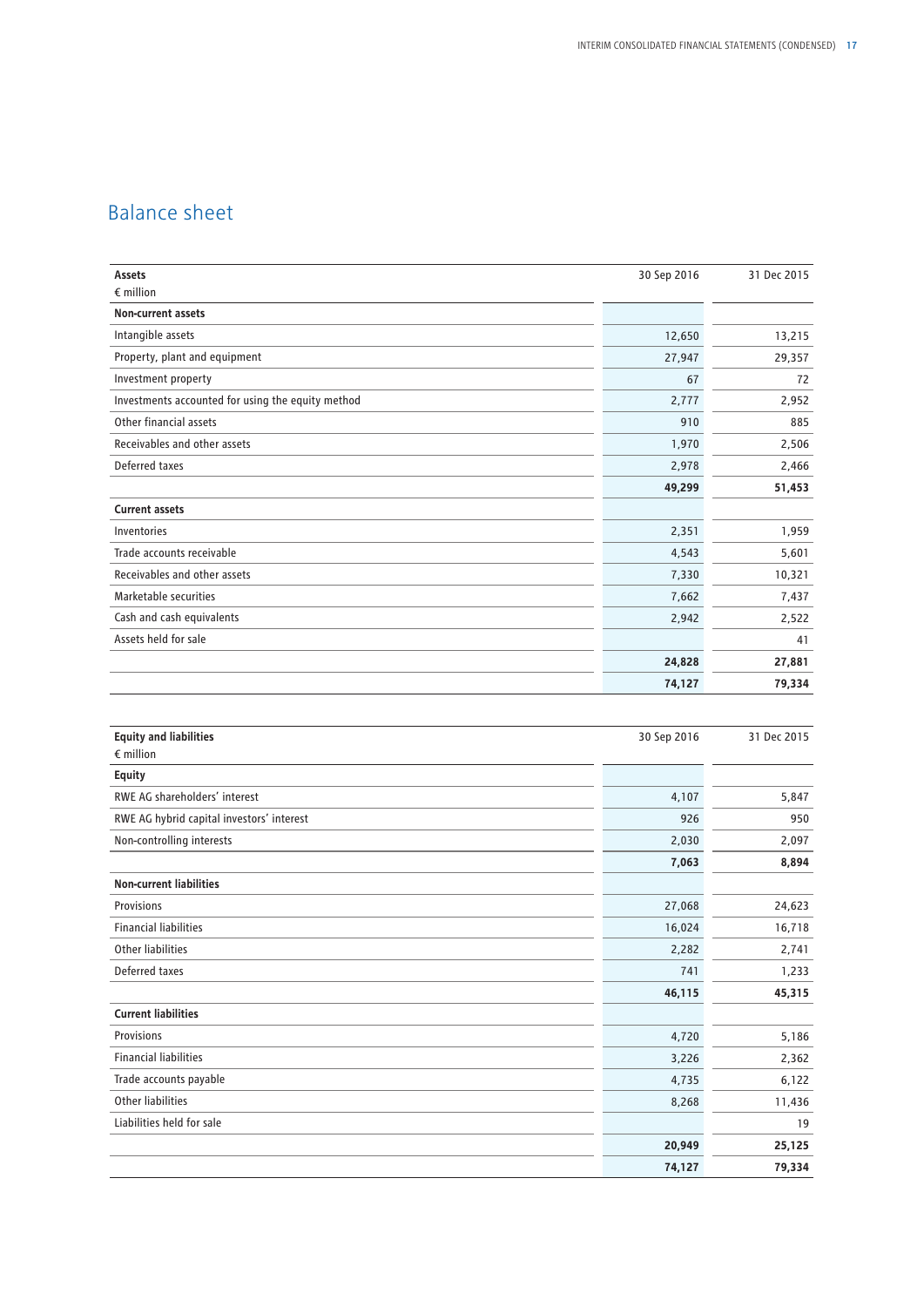## Cash flow statement

|                                                                                                                     | Jan - Sep | Jan - Sep |
|---------------------------------------------------------------------------------------------------------------------|-----------|-----------|
| $\epsilon$ million                                                                                                  | 2016      | 2015      |
| Income from continuing operations                                                                                   | 258       | 784       |
| Depreciation, amortisation, impairment losses/reversals                                                             | 1,935     | 1,754     |
| Changes in provisions                                                                                               | $-422$    | 5         |
| Deferred taxes/non-cash income and expenses/income from disposal of non-current assets and<br>marketable securities | $-53$     | $-550$    |
| Change in working capital                                                                                           | $-1,110$  | 184       |
| Cash flows from operating activities of continuing operations                                                       | 608       | 2.177     |
| Cash flows from operating activities of discontinued operations                                                     |           | $-125$    |
| Cash flows from operating activities                                                                                | 608       | 2,052     |
| Capital expenditure on non-current assets/acquisitions                                                              | $-1,283$  | $-1.869$  |
| Proceeds from disposal of assets/divestitures                                                                       | 678       | 4,874     |
| Changes in marketable securities and cash investments                                                               | $-331$    | $-3,512$  |
| Cash flows from investing activities of continuing operations <sup>1</sup>                                          | $-936$    | $-507$    |
| Cash flows from investing activities of discontinued operations                                                     |           | $-111$    |
| Cash flows from investing activities <sup>1</sup>                                                                   | $-936$    | $-618$    |
| Cash flows from financing activities of continuing operations                                                       | 756       | $-2,318$  |
| Cash flows from financing activities of discontinued operations                                                     |           | 260       |
| Cash flows from financing activities                                                                                | 756       | $-2,058$  |
| Net cash change in cash and cash equivalents                                                                        | 428       | $-624$    |
| Effect of changes in foreign exchange rates and other changes in value on cash and cash                             |           |           |
| equivalents                                                                                                         | $-22$     | 14        |
| Net change in cash and cash equivalents                                                                             | 406       | $-610$    |
| Cash and cash equivalents at the beginning of the reporting period                                                  | 2,536     | 3,257     |
| of which: reported as "Assets held for sale"                                                                        | $-14$     | -86       |
| Cash and cash equivalents at the beginning of the reporting period as per the consolidated<br>balance sheet         | 2,522     | 3.171     |
| Cash and cash equivalents at the end of the reporting period                                                        | 2,942     | 2,647     |
| of which: reported as "Assets held for sale"                                                                        |           | $-53$     |
| Cash and cash equivalents at the end of the reporting period as per the consolidated<br>balance sheet               | 2,942     | 2,594     |

1 After the initial/supplementary funding of pension plans in the amount of €193 million (prior-year period: €1,261 million).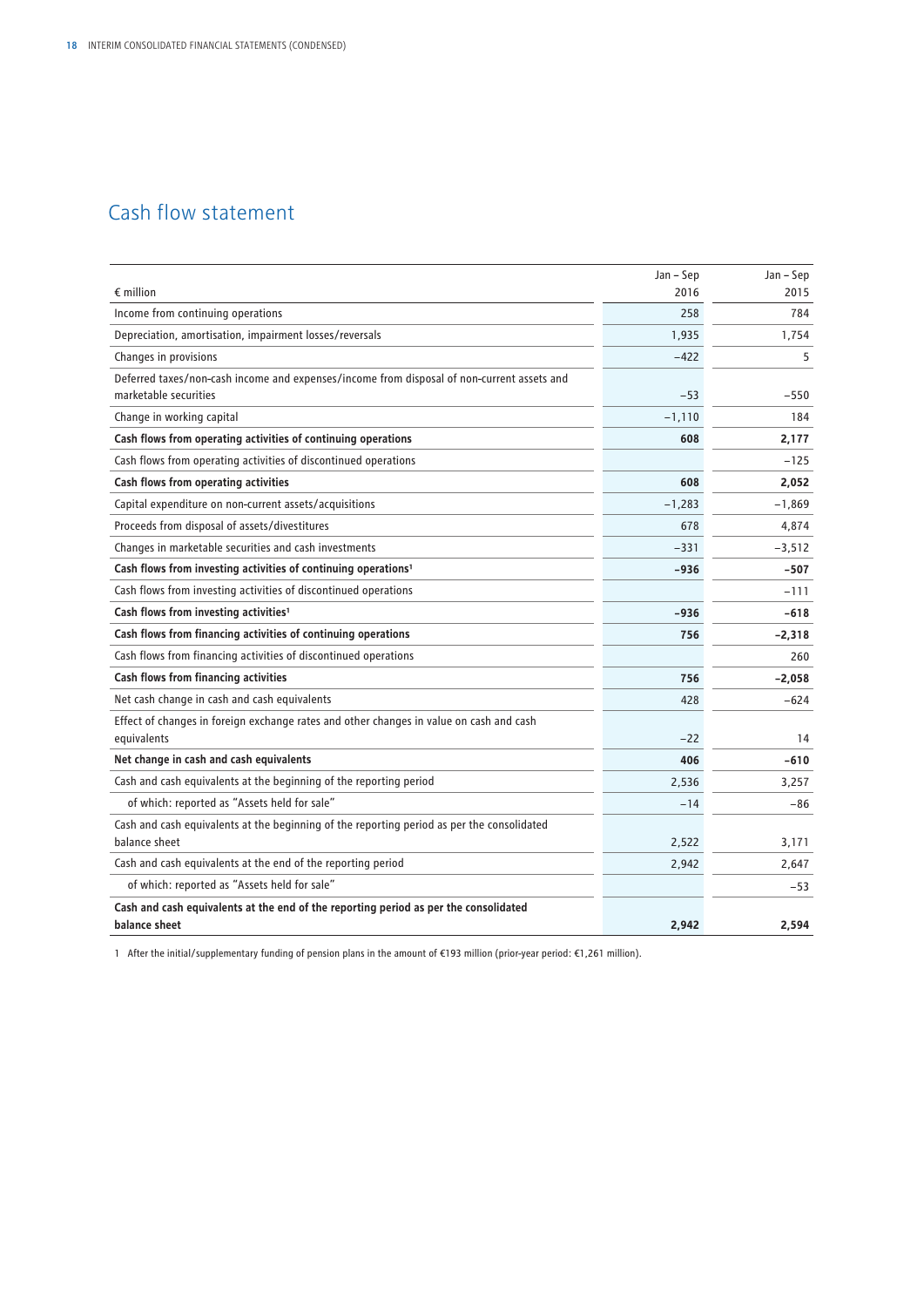## Statement of changes in equity

| $\epsilon$ million            | Subscribed<br>capital and<br>additional<br>paid-in<br>capital of<br><b>RWE AG</b> | Retained<br>earnings and<br>distributable<br>profit | Accumu-<br>lated other<br>comprehensive<br>income | <b>RWE AG</b><br>shareholders'<br>interest | RWE AG<br>hybrid capi-<br>tal investors'<br>interest | Non-con-<br>trolling<br>interests | <b>Total</b> |
|-------------------------------|-----------------------------------------------------------------------------------|-----------------------------------------------------|---------------------------------------------------|--------------------------------------------|------------------------------------------------------|-----------------------------------|--------------|
| Balance at 1 Jan 2015         | 3,959                                                                             | 5,008                                               | $-1,579$                                          | 7,388                                      | 2,705                                                | 1,679                             | 11,772       |
| Capital paid in/repaid        |                                                                                   |                                                     |                                                   |                                            | $-1,750$                                             | 1                                 | $-1,749$     |
| Dividends paid                |                                                                                   | $-615$                                              |                                                   | $-615$                                     | $-153$                                               | $-220$                            | $-988$       |
| Income                        |                                                                                   | 1,935                                               |                                                   | 1,935                                      | 117                                                  | 256                               | 2,308        |
| Other comprehensive<br>income |                                                                                   | 500                                                 | $-77$                                             | 423                                        |                                                      |                                   | 423          |
| Total comprehensive           |                                                                                   |                                                     |                                                   |                                            |                                                      |                                   |              |
| income                        |                                                                                   | 2,435                                               | $-77$                                             | 2,358                                      | 117                                                  | 256                               | 2,731        |
| Other changes                 |                                                                                   | 78                                                  |                                                   | 78                                         | 12                                                   | 303                               | 393          |
| Balance at 30 Sep 2015        | 3,959                                                                             | 6,906                                               | $-1,656$                                          | 9,209                                      | 931                                                  | 2,019                             | 12,159       |
| Balance at 1 Jan 2016         | 3,959                                                                             | 3,612                                               | $-1,724$                                          | 5,847                                      | 950                                                  | 2,097                             | 8,894        |
| Capital repaid                |                                                                                   |                                                     |                                                   |                                            |                                                      | $-83$                             | $-83$        |
| Dividends paid                |                                                                                   | $-5$                                                |                                                   | $-5$                                       | $-67$                                                | $-226$                            | $-298$       |
| Income                        |                                                                                   | 11                                                  |                                                   | 11                                         | 36                                                   | 211                               | 258          |
| Other comprehensive<br>income |                                                                                   | $-1,651$                                            | $-95$                                             | $-1,746$                                   |                                                      | 30                                | $-1,716$     |
| Total comprehensive           |                                                                                   |                                                     |                                                   |                                            |                                                      |                                   |              |
| income                        |                                                                                   | $-1,640$                                            | $-95$                                             | $-1,735$                                   | 36                                                   | 241                               | $-1,458$     |
| Other changes                 |                                                                                   |                                                     |                                                   |                                            | $\overline{7}$                                       | $\mathbf{1}$                      | 8            |
| Balance at 30 Sep 2016        | 3,959                                                                             | 1,967                                               | $-1,819$                                          | 4,107                                      | 926                                                  | 2,030                             | 7,063        |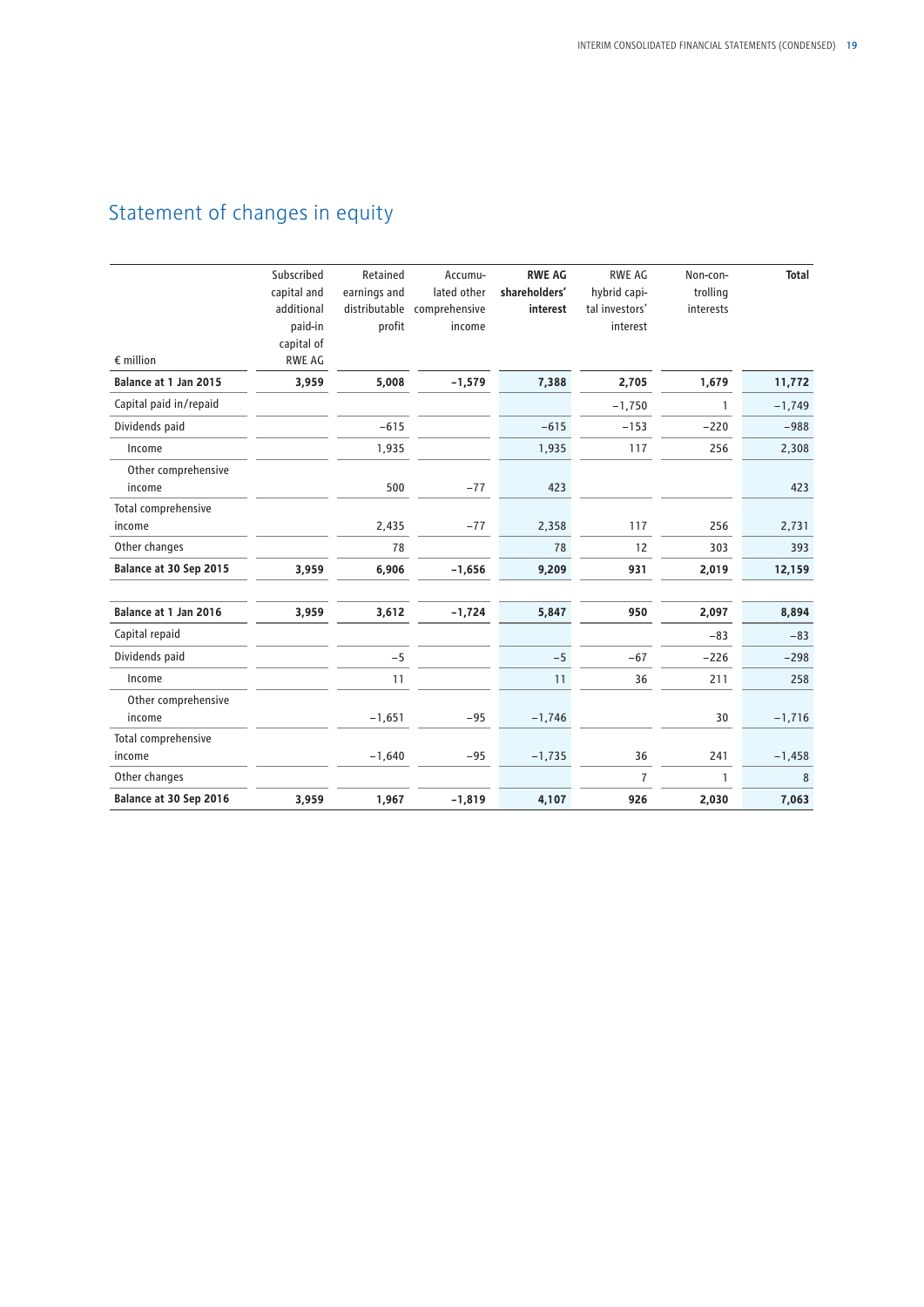## **NOTES**

## Accounting policies

RWE AG, headquartered at Opernplatz 1, 45128 Essen, Germany, is the parent company of the RWE Group ("RWE" or "Group").

The interim consolidated financial statements as of 30 September 2016, including the additional information in the other parts of this interim statement, have been prepared in accordance with the International Financial Reporting Standards (IFRSs) applicable in the EU. They were approved for publication on 10 November 2016.

In line with IAS 34, the scope of reporting for the presentation of the interim consolidated financial statements for the period ended 30 September 2016 was condensed compared with the scope applied to the consolidated financial statements as of

### Changes in accounting policies

The International Accounting Standards Board (IASB) and the IFRS Interpretations Committee (IFRS IC) have approved several amendments to existing International Financial Reporting Standards (IFRSs) and new IFRSs, which became effective for the RWE Group as of fiscal 2016:

- Amendments to IFRS 11 Accounting for Acquisitions of Interests in Joint Operations (2014)
- Amendments to IAS 1 Disclosure Initiative (2014)
- Amendments to IAS 16 and IAS 38 Clarification of Acceptable Methods of Depreciation and Amortisation (2014)
- Amendments to IAS 16 and IAS 41 Bearer Plants (2014)
- Amendments to IAS 27 Equity Method in Separate Financial Statements (2014)

31 December 2015. With the exception of the changes and new rules described below, this consolidated interim statement was prepared using the accounting policies applied in the consolidated financial statements for the period ended 31 December 2015. For further information, please see the Group's 2015 Annual Report, which provides the basis for this interim consolidated statement.

The discount rate applied to provisions for nuclear waste management and provisions for mining damage is 4.5 % (31 December 2015: 4.5 %). Provisions for pensions and similar obligations are discounted at an interest rate of 1.3 % in Germany and 2.2 % abroad (31 December 2015: 2.4 % and 3.6 %, respectively).

- Annual Improvements to IFRSs 2012–2014 Cycle (2014)
- Amendments to IAS 19 Defined Benefit Plans: Employee Contributions (2013)
- Annual Improvements to IFRSs 2010–2012 Cycle (2013)

These new policies do not have any material effects on the RWE Group's consolidated financial statements.

With effect from 1 January 2016, the useful life of opencast mine developments was brought in line with current economic circumstances as part of the annual review. In the first three quarters of 2016, this caused depreciation and amortisation to decline by €40 million.

## Scope of consolidation

In addition to RWE AG, the consolidated financial statements contain all material German and foreign companies which RWE AG controls directly or indirectly. Principal associates are accounted for using the equity method, and principal joint arrangements are accounted for using the equity method or as joint operations.

The following summaries show the changes in the number of fully consolidated companies, investments accounted for using the equity method and joint ventures:

| Number of fully consolidated<br>companies | Germany | Abroad | Total |
|-------------------------------------------|---------|--------|-------|
| Balance at 1 Jan 2016                     | 146     | 177    | 323   |
| First-time consolidation                  | 6       | 3      | q     |
| Deconsolidation                           | $-1$    | $-1$   | $-2$  |
| <b>Mergers</b>                            | $-17$   | $-7$   | $-24$ |
| Balance at 30 Sep 2016                    | 134     | 172    | 306   |

**Number of investments and joint ventures accounted for using the equity method** Germany Abroad Total **Balance at 1 Jan 2016 70 21 91** Acquisitions Disposals −2 −2 Other changes −1 −1 −1 **Balance at 30 Sep 2016 70 18 88**

Furthermore, six companies are presented as joint operations.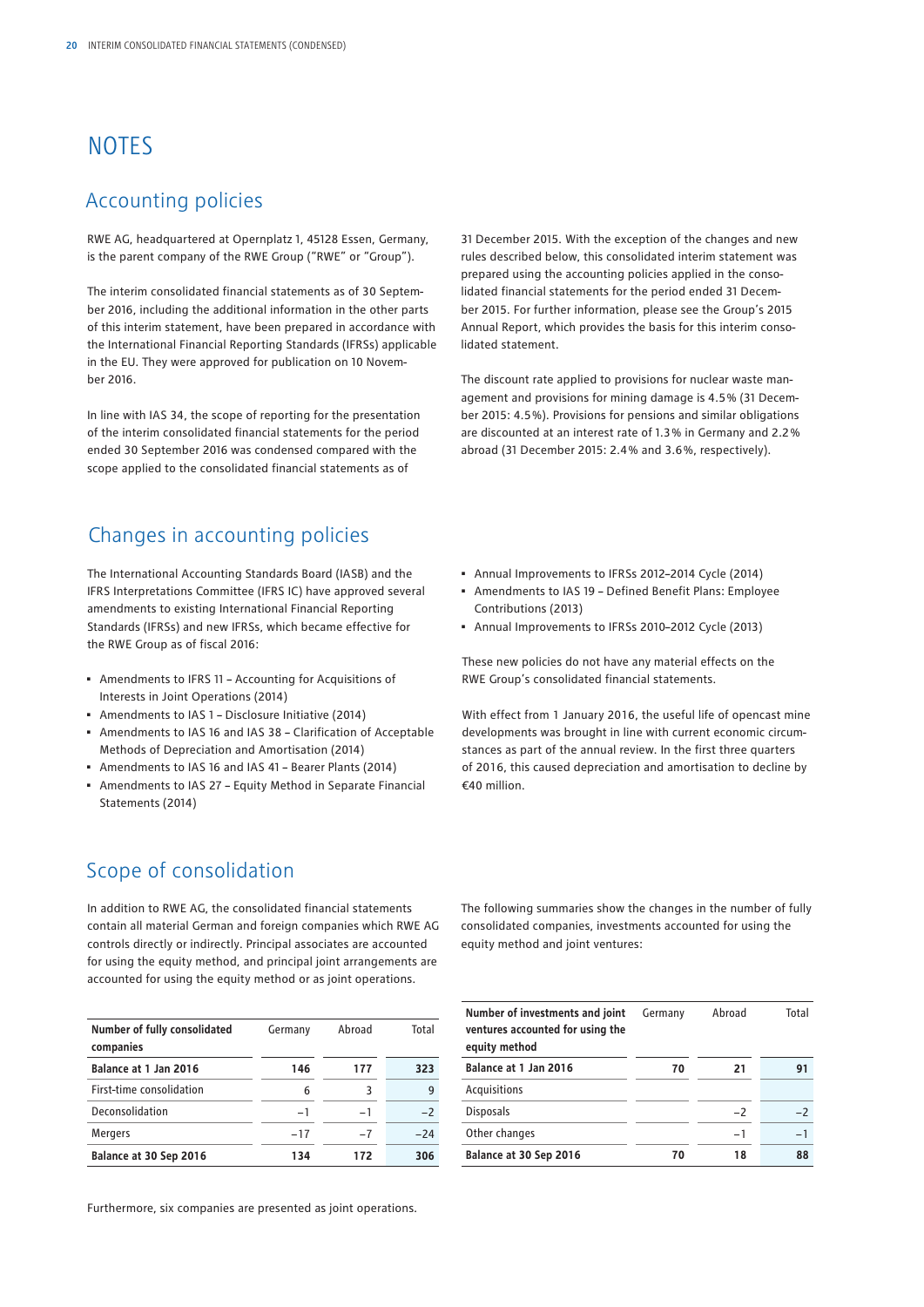### **Disposals**

#### **Lynemouth**

In January 2016, RWE Supply&Trading GmbH sold Lynemouth Power Ltd., the operator of a 420 MW coal-fired power plant in Lynemouth, to EP UK Investment Ltd., a subsidiary of Energetický a prumyslový holding (EPH). This investment was part of the Trading/Gas Midstream Segment. The gain on the deconsolidation amounted to €34 million and has been recognised as part of the "Other operating income" on the income statement. As of 31 December 2015, Lynemouth Power Ltd. was reported in the balance sheet with carrying values of €41 million as assets held for sale and of €19 million as liabilities held for sale. Pursuant to contractual arrangements, a retroactive purchase price refund was made in the second quarter of 2016, resulting in a total gain on the deconsolidation of €33 million.

#### **Enovos**

In March 2016, RWE sold its 18.4 % stake in the Luxembourg-based energy utility Enovos International S.A. to a consortium led by the Grand Duchy of Luxembourg and the investment firm Ardian. The investment was part of the Other/Consolidation Segment.

#### **Zephyr**

In June 2016 the Executive Boards of RWE AG and innogy SE (formerly: RWE International SE) approved the sale of a 33.3 % share in the associate Zephyr Investments Limited (Zephyr) and the related shareholder loans. The associate was assigned to the Renewables Segment. The transaction closed end of July 2016.

### Revenue

Revenue generated by energy trading operations is stated as net figures, i.e. only reflecting realised gross margins. To present the development of business more accurately, the net disclosure

### Impairments

In the first quarter of 2016, impairments of €204 million were recognised for the gas storage facilities of the Grids/Participations/ Other Segment (recoverable amount: €0.1 billion), primarily due

### Dividend distribution

RWE AG's 20 April 2016 Annual General Meeting decided to pay a dividend of €0.13 per individual, dividend-bearing preferred share for fiscal 2015. The dividend payment totalled €5 million.

### Financial liabilities

A fifteen-year bond with a carrying amount of €807 million and a coupon of 6.25 % p.a. fell due in April 2016.

method is being used starting in fiscal 2016, particularly for gas transactions. Prior-year figures for revenue and the cost of material were adjusted by −€364 million.

to changes in price expectations. The fair value less costs to sell was determined using a company valuation model based on cash flow budgets and an after-tax discount rate of 5.25 %.

No dividend was paid for common shares (prior year: €1.00 per common and preferred share).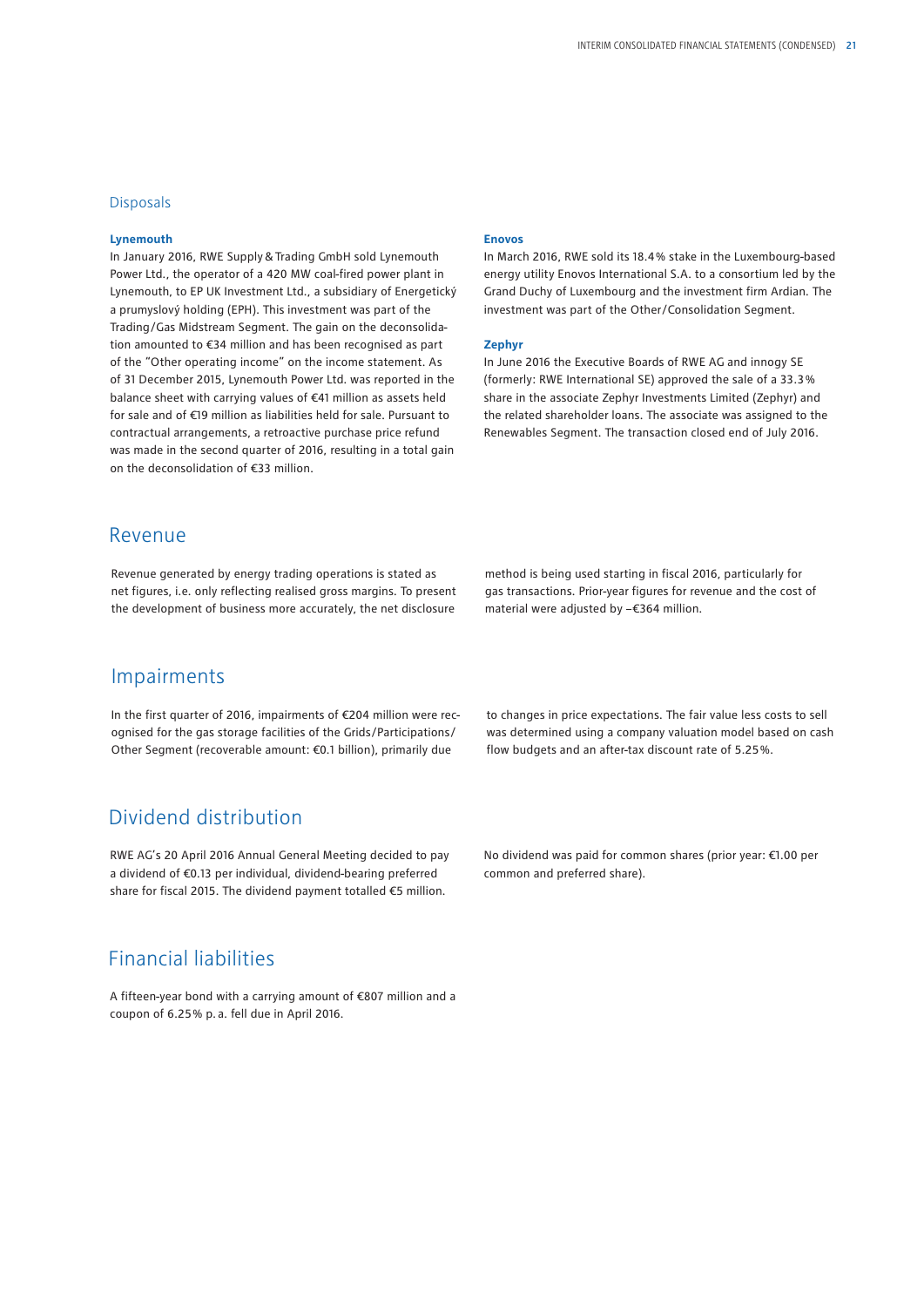## Earnings per share

|                                                           |                    | Jan – Sep | Jan – Sep |
|-----------------------------------------------------------|--------------------|-----------|-----------|
|                                                           |                    | 2016      | 2015      |
| Net income/income attributable to RWE AG shareholders     | $\epsilon$ million |           | 1.935     |
| Number of shares outstanding (weighted average)           | thousands          | 614.745   | 614.745   |
| Basic and diluted earnings per common and preferred share |                    | 0.02      | 3.15      |

### Related party disclosures

The RWE Group classifies associated companies and joint ventures as related parties. In the first three quarters of 2016, transactions concluded with material related parties generated €3,115 million in income (first three quarters of 2015: €2,975 million) and €2,321 in expenses (first three quarters of 2015: €2,042 million). As of 30 September 2016, accounts receivable amounted to €488 million (31 December 2015: €477 million) and accounts payable totalled €129 million (31 December 2015: €151 million). All business

## Reporting on financial instruments

Financial instruments are divided into non-derivative and derivative. Non-derivative financial assets essentially include other financial assets, accounts receivable, marketable securities and cash and cash equivalents. Financial instruments in the "Available for sale" category are recognised at fair value, and other non-derivative financial assets at amortised cost. On the liabilities side, non-derivative financial instruments principally include liabilities recorded at amortised cost.

The fair value of financial instruments "Available for sale" which are reported under other financial assets and securities is the published exchange price, insofar as the financial instruments are traded on an active market. The fair value of non-quoted debt and equity instruments is determined on the basis of discounted expected payment flows. Current market interest rates corresponding to the term and remaining maturity are used for discounting.

Derivative financial instruments are recognised at fair value as of the balance-sheet date, insofar as they fall under the scope of IAS 39. Exchange-traded products are measured using the published closing prices of the relevant exchange. Non-exchange traded products are measured on the basis of publicly available broker quotations or, if such quotations are not available, of generally accepted valuation methods. In doing so, we draw on prices on active markets as much as possible. If such are not available, company-specific planning estimates are used in the measurement process. These estimates encompass all of the market factors which other market participants would take into account

transactions are concluded at arm's length conditions and on principle do not differ from those concluded with other companies. Other obligations from executory contracts amounted to €1,159 million (31 December 2015: €1,293 million).

Above and beyond this, the RWE Group did not execute any material transactions with related companies or persons.

in the course of price determination. Assumptions pertaining to the energy sector and the economy are the result of a comprehensive process involving both in-house and external experts.

The measurement of the fair value of a group of financial assets and financial liabilities is conducted on the basis of the net risk exposure per business partner in accordance with IFRS 13.48.

As a rule, the carrying amounts of financial assets and liabilities subject to IFRS 7 are identical with their fair values. There are deviations only in relation to bonds, commercial paper, bank debt, and other financial liabilities. Their carrying amounts totalled €19,250 million (31 December 2015: €19,079 million) and their fair values totalled €22,200 million (31 December 2015: €20,161 million).

The following overview presents the main classifications of financial instruments measured at fair value in the fair value hierarchy prescribed by IFRS 13. In accordance with IFRS 13, the individual levels of the fair value hierarchy are defined as follows:

- Level 1: Measurement using (unadjusted) prices of identical financial instruments formed on active markets
- Level 2: Measurement on the basis of input parameters which are not the prices from Level 1, but which can be observed for the financial instrument either directly (i.e. as price) or indirectly (i.e. derived from prices)
- Level 3: Measurement using factors which cannot be observed on the basis of market data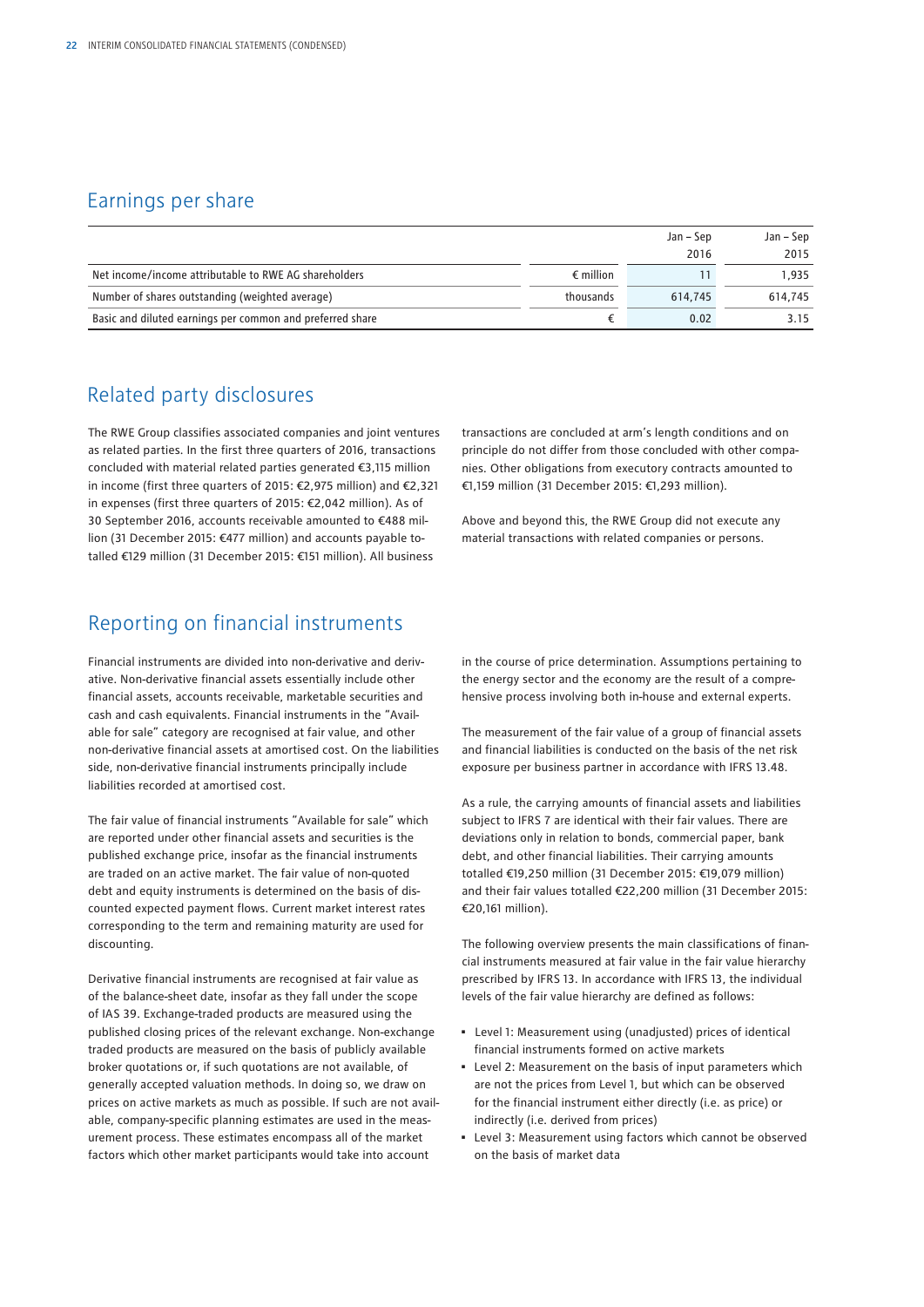| Fair value hierarchy      | Total<br>30 Sep | Level 1 | Level 2 | Level 3        | Total<br>31 Dec | Level 1 | Level <sub>2</sub> | Level 3 |
|---------------------------|-----------------|---------|---------|----------------|-----------------|---------|--------------------|---------|
| $\epsilon$ million        | 2016            |         |         |                | 2015            |         |                    |         |
| Other financial assets    | 910             | 69      | 202     | 639            | 885             | 69      | 208                | 608     |
| Derivatives (assets)      | 5,374           |         | 5,359   | 14             | 8,607           |         | 8,549              | 57      |
| of which: used for        |                 |         |         |                |                 |         |                    |         |
| hedging purposes          | 1,431           |         | 1,431   |                | 1,360           |         | 1,360              |         |
| <b>Securities</b>         | 7,662           | 5,498   | 2,164   |                | 7,437           | 6,290   | 1,147              |         |
| Derivatives (liabilities) | 4,622           |         | 4,617   | $\overline{4}$ | 8,015           |         | 7,994              | 21      |
| of which: used for        |                 |         |         |                |                 |         |                    |         |
| hedging purposes          | 1,372           |         | 1,372   |                | 2,356           |         | 2,356              |         |

### The development of the fair values of Level 3 financial instruments is presented in the following table:

| Level 3 financial instruments: | Balance at                                                           | Changes in the | Changes                                                  | Balance at |             |  |
|--------------------------------|----------------------------------------------------------------------|----------------|----------------------------------------------------------|------------|-------------|--|
| Development in 2016            | 1 Jan 2016<br>scope of<br>consolidation,<br>currency<br>adjustments, |                | With a cash<br>Recognised in<br>profit or loss<br>effect |            | 30 Sep 2016 |  |
| $\epsilon$ million             |                                                                      | and other      |                                                          |            |             |  |
| Other financial assets         | 608                                                                  | 52             |                                                          | $-32$      | 639         |  |
| Derivatives (assets)           | 57                                                                   |                | $-3$                                                     | $-40$      | 14          |  |
| Derivatives (liabilities)      | 21                                                                   |                | 31                                                       | $-48$      | 4           |  |

| Level 3 financial instruments: | Balance at                                           | Changes in the | Changes                         | Balance at            |             |
|--------------------------------|------------------------------------------------------|----------------|---------------------------------|-----------------------|-------------|
| Development in 2015            | 1 Jan 2015<br>scope of<br>consolidation,<br>currency | adjustments,   | Recognised in<br>profit or loss | With a cash<br>effect | 30 Sep 2015 |
| $\epsilon$ million             |                                                      | and other      |                                 |                       |             |
| Other financial assets         | 555                                                  | 18             | $-23$                           | 27                    | 577         |
| Derivatives (assets)           | 69                                                   | -1             | 23                              | $-36$                 | 55          |
| Derivatives (liabilities)      | 4                                                    |                |                                 | $-4$                  | 17          |

Amounts recognised in profit or loss generated through Level 3 financial instruments relate to the following line items in the income statement:

| Level 3 financial instruments:<br>Amounts recognised in profit or loss | Total<br>Jan – Sep | Of which:<br>attributable to         | Total<br>Jan – Sep | Of which:<br>attributable to         |
|------------------------------------------------------------------------|--------------------|--------------------------------------|--------------------|--------------------------------------|
|                                                                        | 2016               | financial instruments<br>held at the | 2015               | financial instruments<br>held at the |
| $\epsilon$ million                                                     |                    | balance-sheet date                   |                    | balance-sheet date                   |
| Revenue                                                                |                    |                                      | 23                 | 23                                   |
| Cost of materials                                                      | $-36$              | $-36$                                | $-17$              | $-17$                                |
| Other operating income/expenses                                        | 20                 | 20                                   | 13                 | 6                                    |
| Income from investments                                                | $-9$               | $-9$                                 | $-29$              | $-1$                                 |
| Income from discontinued operations                                    |                    |                                      | $-7$               |                                      |
|                                                                        | $-24$              | $-24$                                | -17                | 11                                   |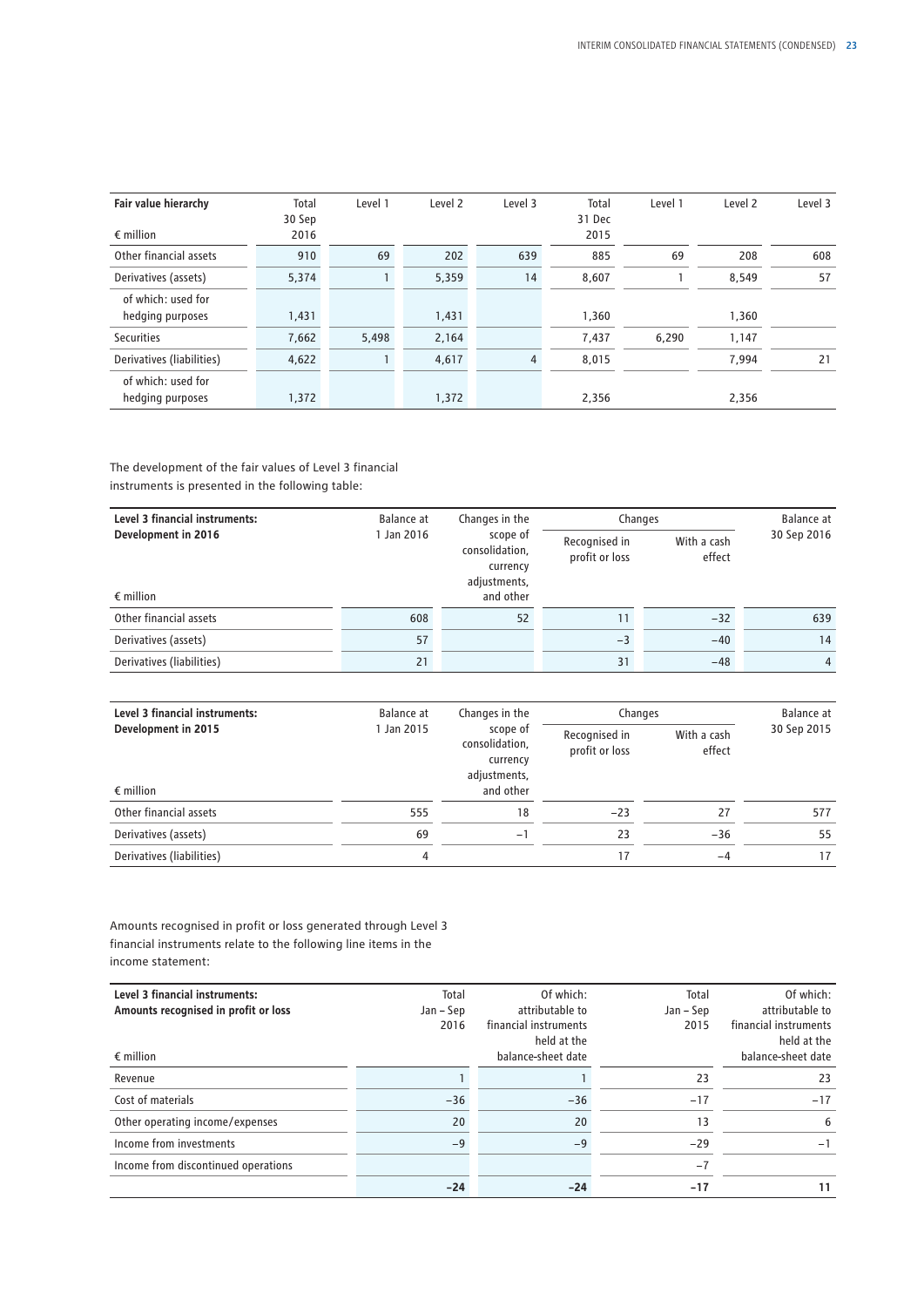Level 3 derivative financial instruments essentially consist of energy purchase agreements, which relate to trading periods for which there are no active markets yet. The valuation of such depends on the development of gas prices in particular. All

other things being equal, rising gas prices cause the fair values to increase and vice-versa. A change in pricing by +/−10 % would cause the market value to rise by €2 million or decline by €2 million.

## Events after the balance-sheet date

Information on events after the balance-sheet date is included in the supplementary report on major events after the end of the period under review.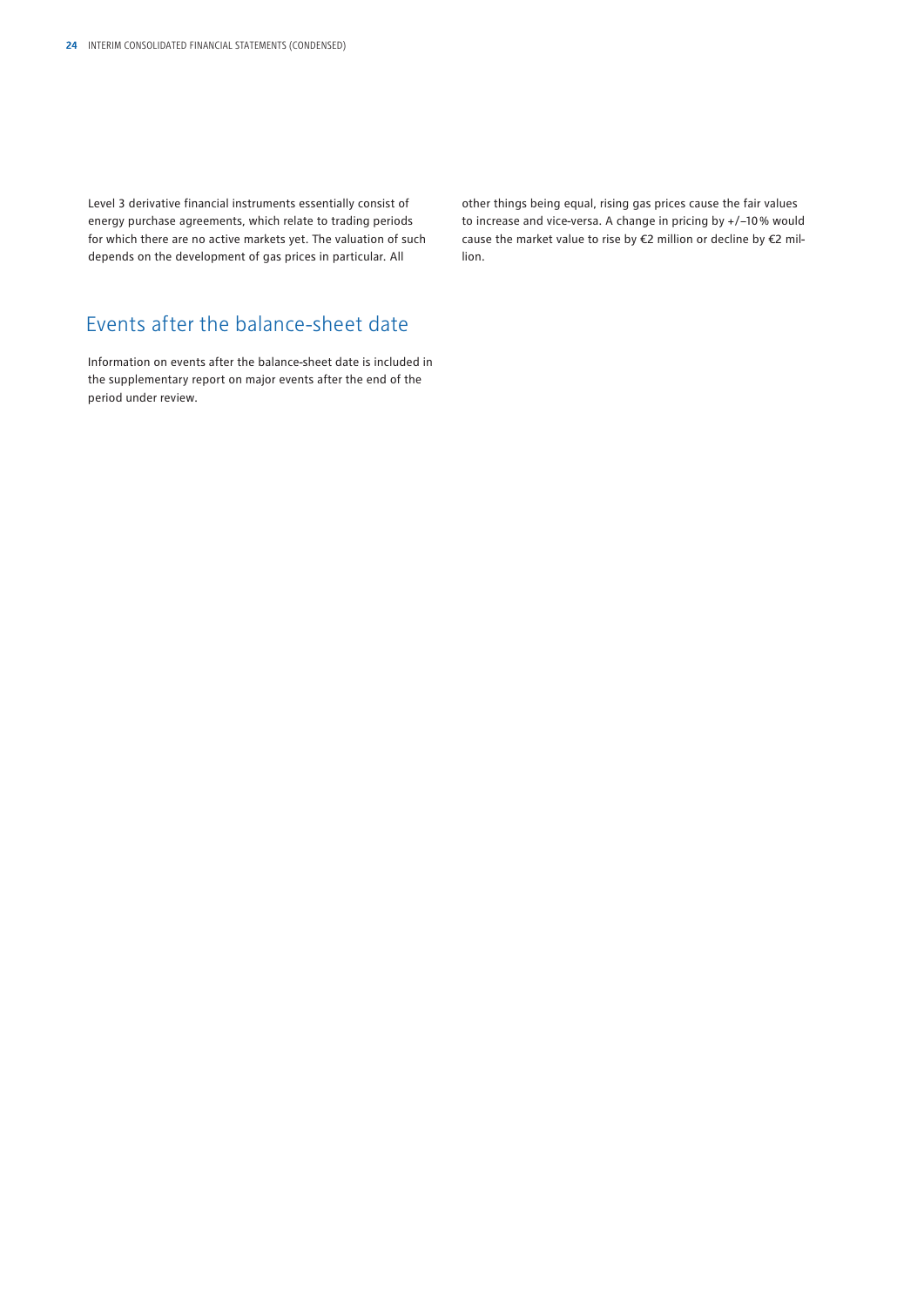## FINANCIAL CALENDAR 2017

| <b>14 March 2017</b>  | Annual report for fiscal 2016                         |  |  |
|-----------------------|-------------------------------------------------------|--|--|
| <b>27 April 2017</b>  | Annual General Meeting                                |  |  |
| 3 May 2017            | Dividend payment                                      |  |  |
| 15 May 2017           | Interim statement on the first quarter of 2017        |  |  |
| <b>14 August 2017</b> | Interim report on the first half of 2017              |  |  |
| 14 November 2017      | Interim statement on the first three quarters of 2017 |  |  |

This document was published on 14 November 2016. It is a translation of the German interim statement on the first three quarters of 2016. In case of divergence from the German version, the German version shall prevail.